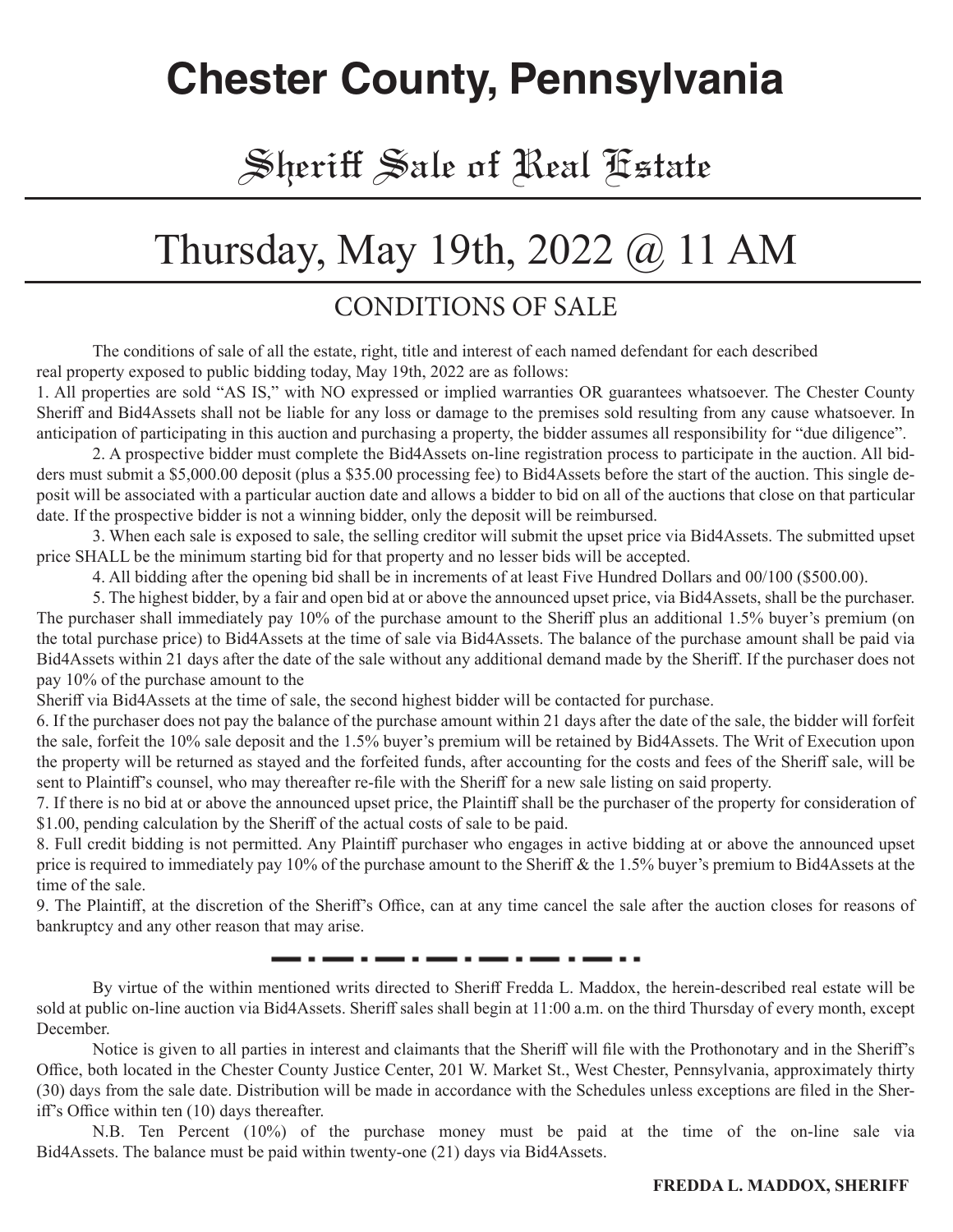#### **INDEX**

#### Borough of Downingtown. . Robert E. Childs and Patricia Henley Childs. . 23 Borough of Parkesburg. . Katlyn M. Broomell & Taylor W. Megill. . 28 Borough of Phoenixville. . Brian M. Varano. . 24 Borough of West Chester. . Susan Bray. . 2 Caln Township. . . Clyde L. Eshleman, Jr.. . 13 Caln Township. . . Raza Gilani & Shazia Hashmi. . 17 City of Coatesville. . . Susan M. Hilton. . . 4 City of Coatesville. . . Sally H. Holmes. . . 9 East Bradford Township. . Anthony Tran. . . 20 East Fallowfield Township. . John F. Glah. . 7 East Fallowfield Township. . Bruce Holloway. . 11 East Fallowfield Township. . Jack Lebow. . 29 Easttown Township. . Joseph E. Kravitz. . 5 Easttown Township. . David C. Madeira. . 10 Easttown Township. . Karen J. Grozinski. . 27 Londonderry Township. . . John Preston Dehaven a/k/a John P. Dehaven and. . 16 Lynn Karmilowicz a/k/a Lynn M. Dehaven New Garden Township. . . Kathleen Morgan. . . . . . . . . . . . . . . . . . . . . . . . . . . . . . . . . . . . . . . . . . . . . . . . 19 Sadsbury Township. . . Brooks A. Courtney and Lindsay E. Courtney. . 26 Upper Uwchlan Township....... James T. Gibbons & Jennifer Gibbons a/k/a Jennifer A. Gibbons.......... 14 Valley Township. . Gerald F. Conway. . 21 West Bradford Township. . Dawn P. Handy. . 3 West Bradford Township. . . . . . . . . Nancy E. Beery & Eric W. Reitelbach aka Eric Reitelbach . . . . . . . . . . . . . 18 West Brandywine Township. . David Vanhorn. . 8 West Brandywine Township. . Joseph W. Stern Jr. and Ella D. Stern. . 22 Westtown Township. . . Ann Therese Dougherty. . 6 Willistown Township. . . Colette M. Modres a/k.a Colette M. Edwards. . 12 Willistown Township. . . Robert C. Hutchison. . . 15 Borough of New Garden Township Charles A. Ferris & Brenda B. Ferris. . 25 Location **Defendant** Page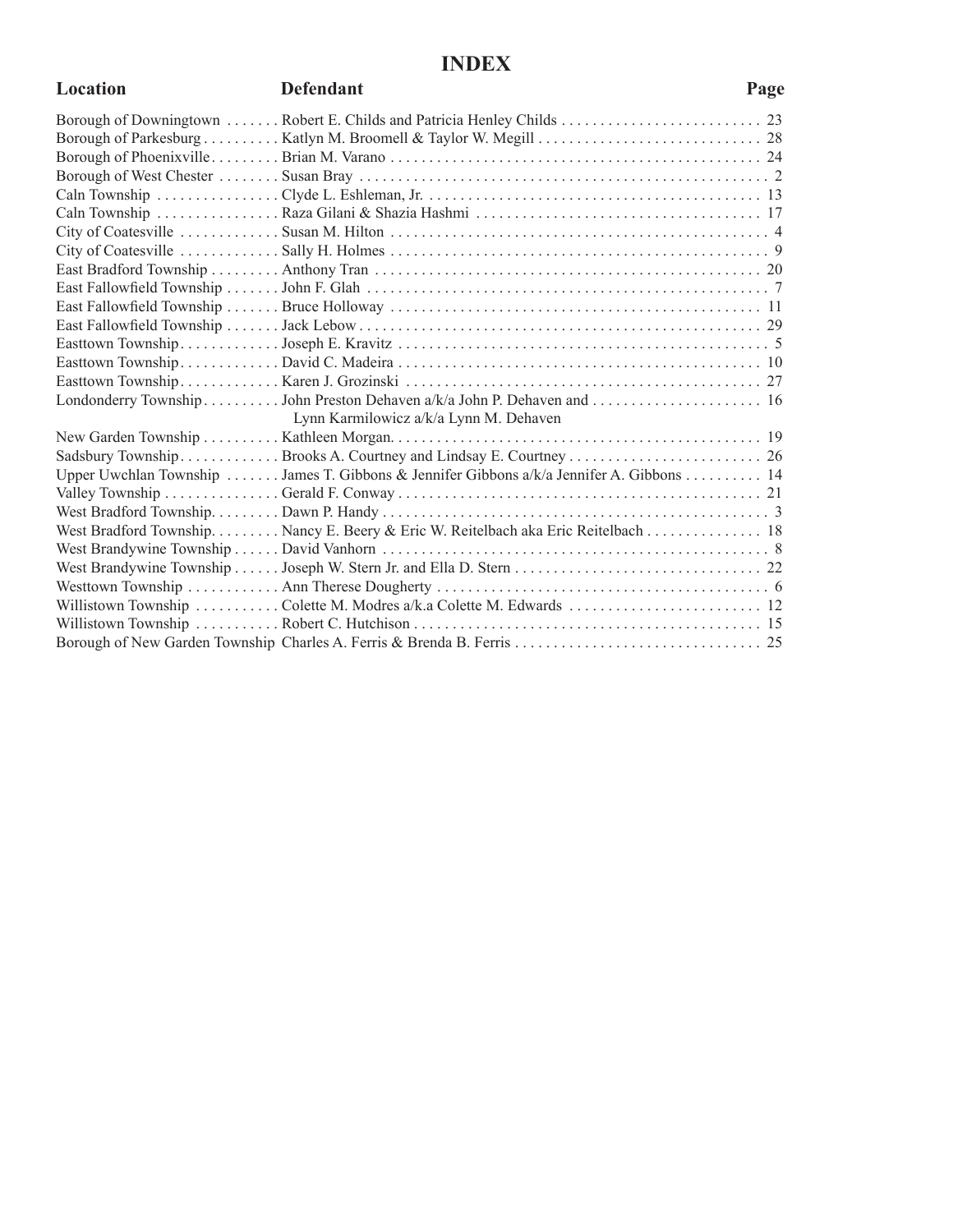Sheriff's Sale of Real Estate

**22-5-140 DEBT-\$3,386.12**

**BY VIRTUE WITHIN MENTIONED DIRECTED TO SHERIFF FREDDA L. MADDOX, THE HEREIN-DESCRIBED REAL ESTATE WILL BE SOLD AT A PUBLIC ON-LINE AUCTION VIA BID4ASSETS, BY ACCESSING URL www.bid4assets.com/chestercopasheriffsales Writ of Execution No. 2018-06282**



**Notice is given to all parties in interest and claimants that the Sheriff will file with the Prothonotary and in the Sheriff's Office, both located in the Chester County Justice Center, 201 West Market Street, West Chester, Pennsylvania, Schedules of Distribution on Monday, June 20th, 2022. Distribution will be made in accordance with the Schedules unless exceptions are filed in the Sheriff's Office within ten (10) days thereafter.**

> ALL THAT CERTAIN lot or piece of ground with the buildings and improvements thereon erected, SITUATE in the Borough of West Chester, County of Chester, Commonwealth of Pennsylvania.

Tax Parcel No. 1-12-138.17

**PLAINTIFF: Borough of West Chester VS DEFENDANT: Susan Bray SALE ADDRESS: 700 S. Brandywine Street, West Chester, PA 19382 PLAINTIFF ATTORNEY: PORTNOFF LAW ASSOCIATES, LTD. 484-690-9300**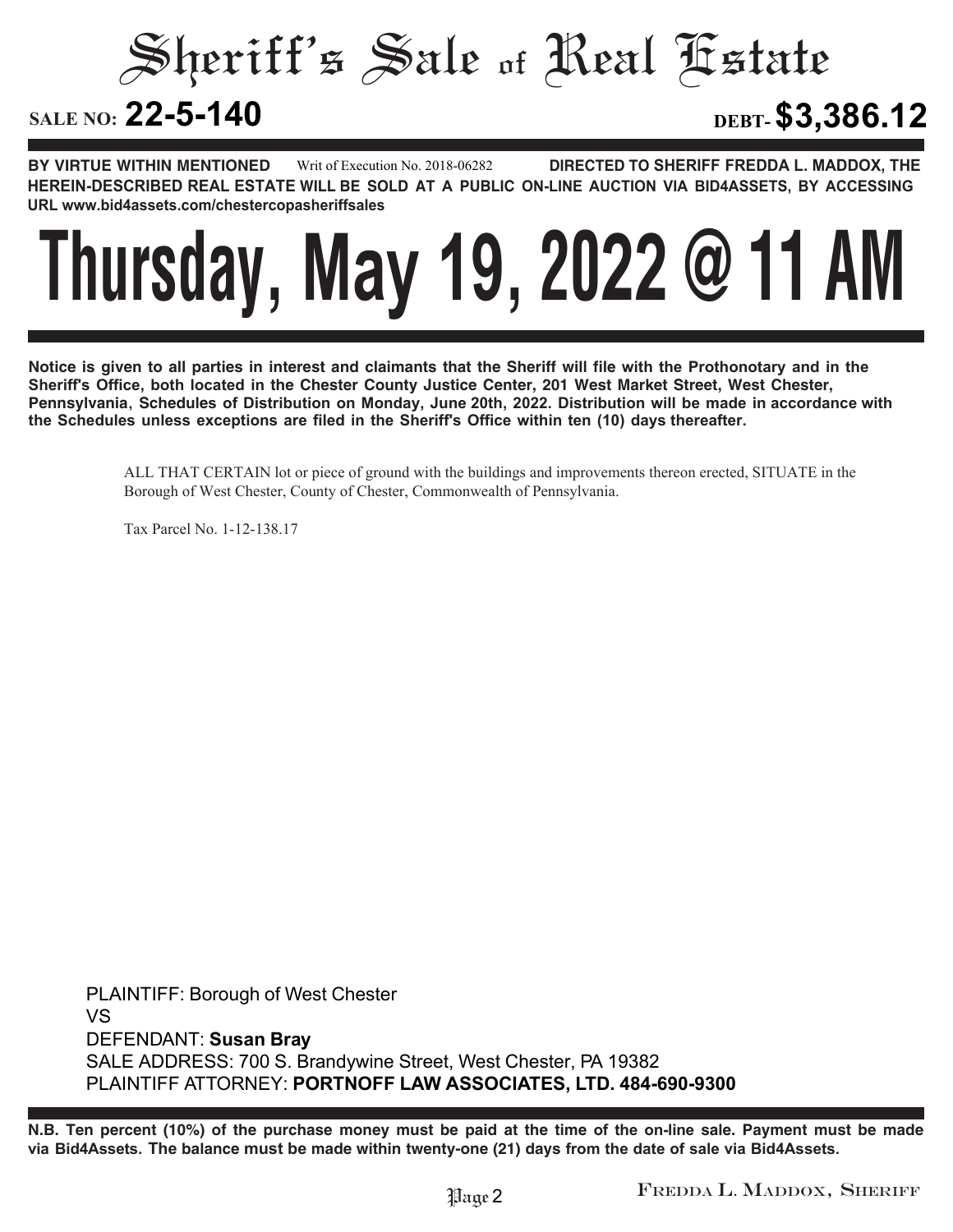Sheriff's Sale of Real Estate

**22-5-142 DEBT-\$1,576.42**

**BY VIRTUE WITHIN MENTIONED DIRECTED TO SHERIFF FREDDA L. MADDOX, THE HEREIN-DESCRIBED REAL ESTATE WILL BE SOLD AT A PUBLIC ON-LINE AUCTION VIA BID4ASSETS, BY ACCESSING URL www.bid4assets.com/chestercopasheriffsales Writ of Execution No. 2017-01190**



**Notice is given to all parties in interest and claimants that the Sheriff will file with the Prothonotary and in the Sheriff's Office, both located in the Chester County Justice Center, 201 West Market Street, West Chester, Pennsylvania, Schedules of Distribution on Monday, June 20th, 2022. Distribution will be made in accordance with the Schedules unless exceptions are filed in the Sheriff's Office within ten (10) days thereafter.**

> ALL THOSE two adjoining tracts of land, situate in the Southwest side of Strasburg Street, being Lots 2 and 3 of Famous Hills Development in West Bradford Township, Chester County, Pennsylvania.

Tax Parcel No. 50-5-179

**PLAINTIFF: West Bradford Township VS DEFENDANT: Dawn P. Handy SALE ADDRESS: 1856 West Strasburg Road, West Bradford, PA 19320 PLAINTIFF ATTORNEY: PORTNOFF LAW ASSOCIATES, LTD. 484-690-9300**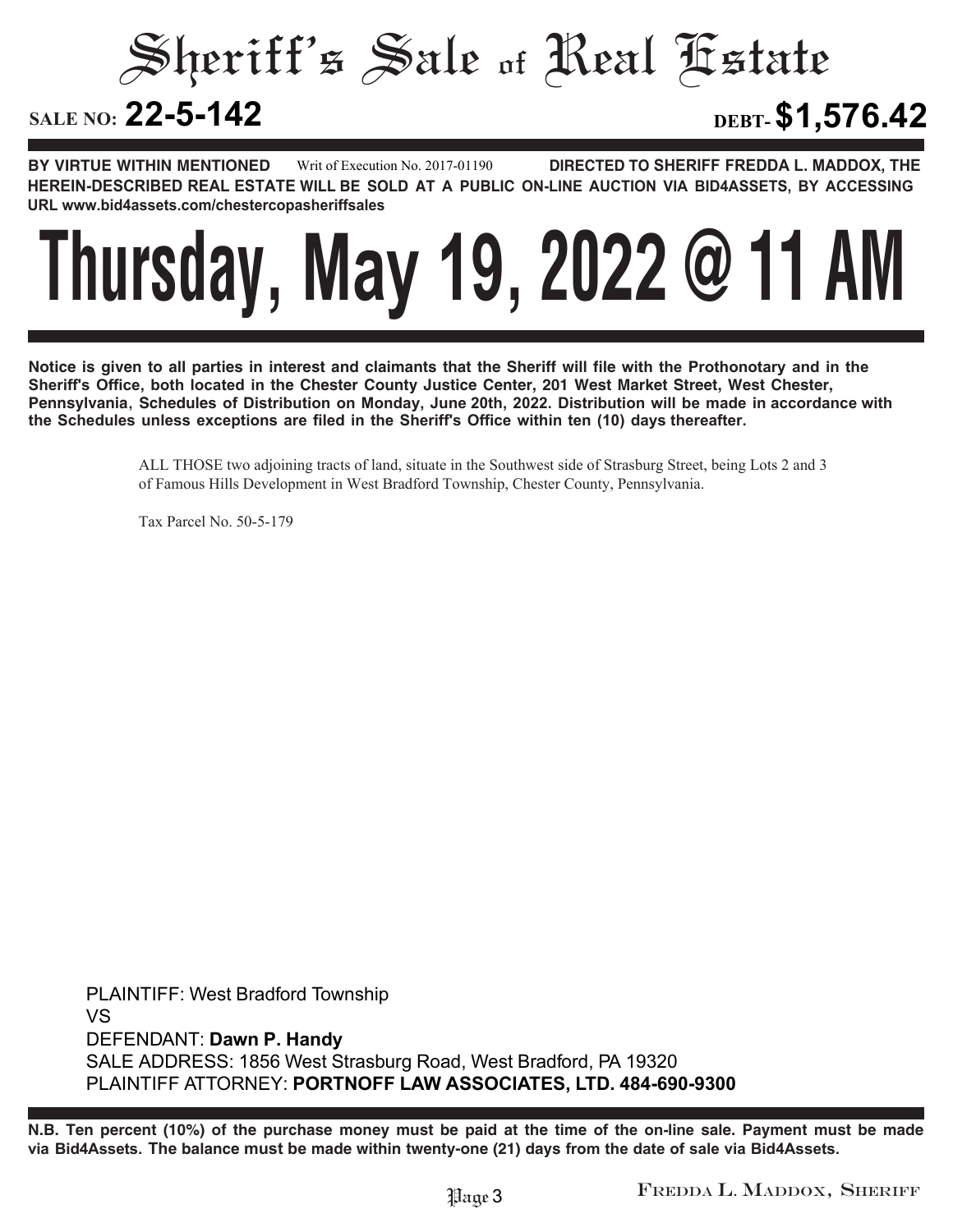Sheriff's Sale of Real Estate

**22-5-143 DEBT-\$1,412.82**

**BY VIRTUE WITHIN MENTIONED DIRECTED TO SHERIFF FREDDA L. MADDOX, THE HEREIN-DESCRIBED REAL ESTATE WILL BE SOLD AT A PUBLIC ON-LINE AUCTION VIA BID4ASSETS, BY ACCESSING URL www.bid4assets.com/chestercopasheriffsales Writ of Execution No. 2018-08693**



**Notice is given to all parties in interest and claimants that the Sheriff will file with the Prothonotary and in the Sheriff's Office, both located in the Chester County Justice Center, 201 West Market Street, West Chester, Pennsylvania, Schedules of Distribution on Monday, June 20th, 2022. Distribution will be made in accordance with the Schedules unless exceptions are filed in the Sheriff's Office within ten (10) days thereafter.**

ALL THAT CERTAIN messuage and tract of land, together with the brick dwelling house erected thereon known as No. 716 East Lincoln Highway, in the City of Coatesville, County of Chester, and State of Pennsylvania.

Tax Parcel No. 16-6-543

**PLAINTIFF: City of Coatesville VS DEFENDANT: Susan M. Hilton SALE ADDRESS: 716 East Lincoln Highway, Coatesville, PA 19320 PLAINTIFF ATTORNEY: PORTNOFF LAW ASSOCIATES, LTD. 484-690-9300**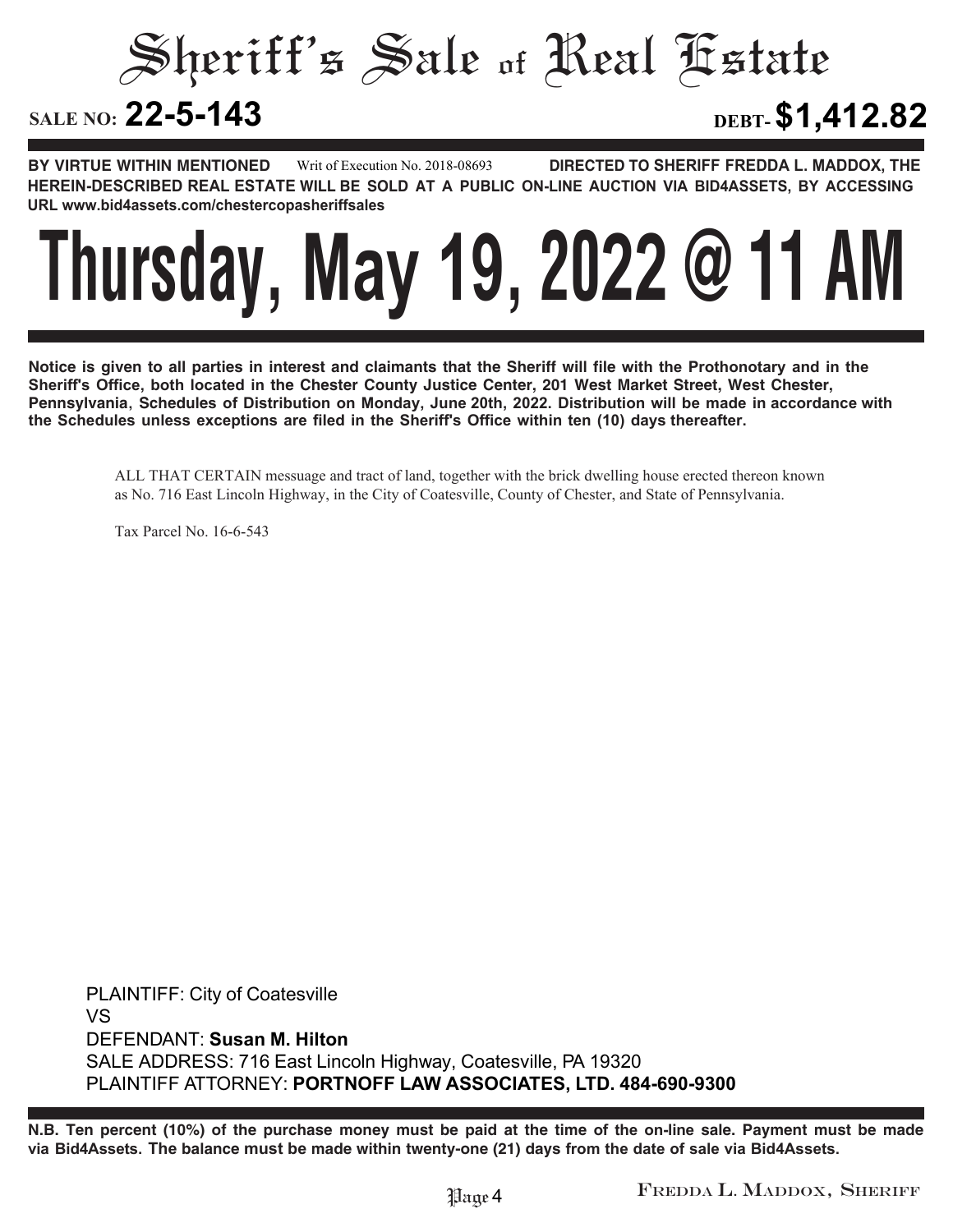Sheriff's Sale of Real Estate

**22-5-144 DEBT-\$1,813.69**

**BY VIRTUE WITHIN MENTIONED DIRECTED TO SHERIFF FREDDA L. MADDOX, THE HEREIN-DESCRIBED REAL ESTATE WILL BE SOLD AT A PUBLIC ON-LINE AUCTION VIA BID4ASSETS, BY ACCESSING URL www.bid4assets.com/chestercopasheriffsales Writ of Execution No. 2019-03923**



**Notice is given to all parties in interest and claimants that the Sheriff will file with the Prothonotary and in the Sheriff's Office, both located in the Chester County Justice Center, 201 West Market Street, West Chester, Pennsylvania, Schedules of Distribution on Monday, June 20th, 2022. Distribution will be made in accordance with the Schedules unless exceptions are filed in the Sheriff's Office within ten (10) days thereafter.**

> ALL THAT CERTAIN lot or piece of ground with the buildings and improvements thereon erected, Hereditaments and Appurtenances, SITUATE in the Township of Easttown, County of Chester and State of Pennsylvania.

Tax Parcel No. 55-4-129.64

**PLAINTIFF: Easttown Township VS DEFENDANT: Joseph E. Kravitz SALE ADDRESS: 810 Nathan Hale Road, Eastttown Township, PA 19312 PLAINTIFF ATTORNEY: PORTNOFF LAW ASSOCIATES, LTD. 484-690-9300**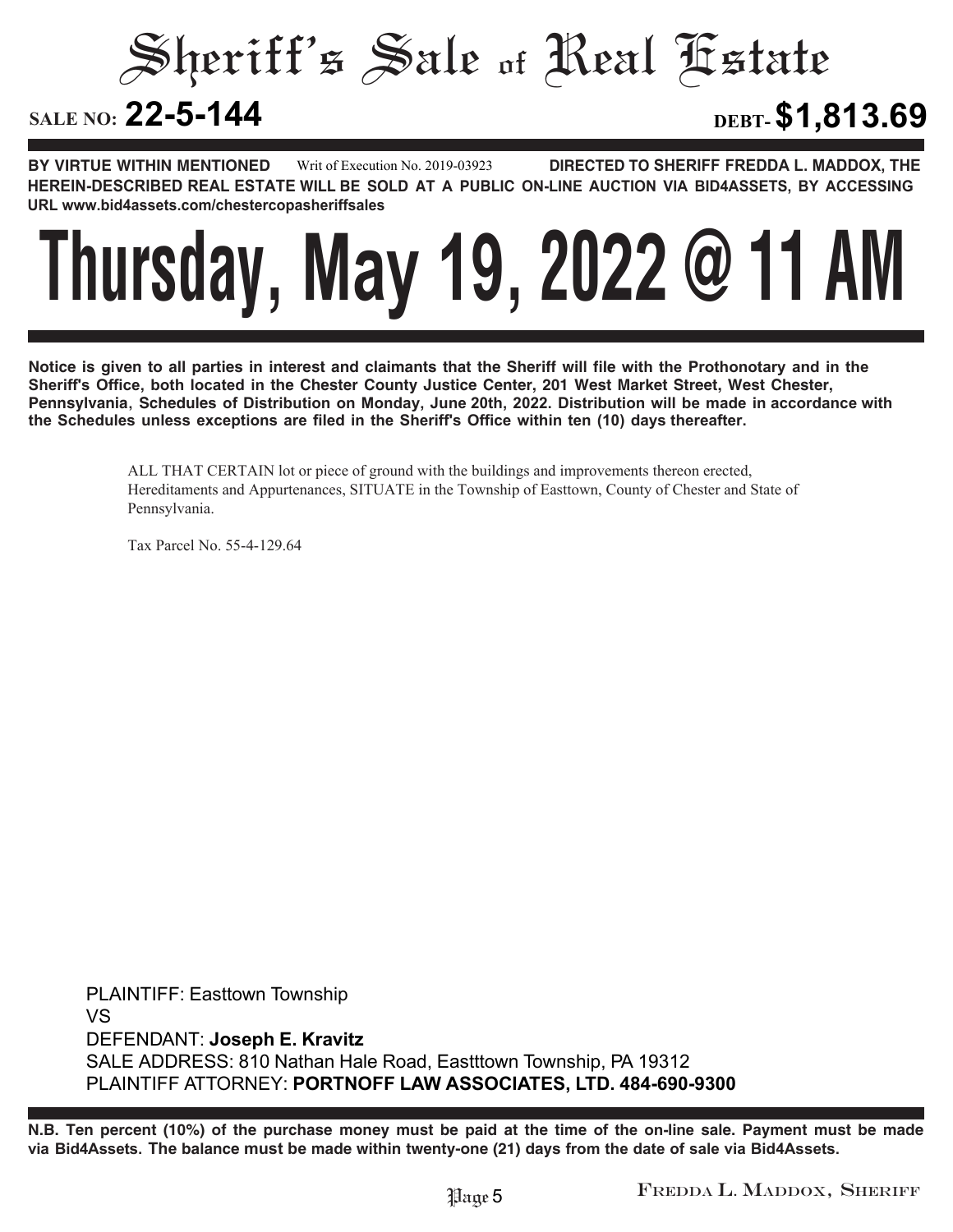Sheriff's Sale of Real Estate

**22-5-145 DEBT-\$8,015.80**

**BY VIRTUE WITHIN MENTIONED DIRECTED TO SHERIFF FREDDA L. MADDOX, THE HEREIN-DESCRIBED REAL ESTATE WILL BE SOLD AT A PUBLIC ON-LINE AUCTION VIA BID4ASSETS, BY ACCESSING URL www.bid4assets.com/chestercopasheriffsales Writ of Execution No. 2017-05997**



**Notice is given to all parties in interest and claimants that the Sheriff will file with the Prothonotary and in the Sheriff's Office, both located in the Chester County Justice Center, 201 West Market Street, West Chester, Pennsylvania, Schedules of Distribution on Monday, June 20th, 2022. Distribution will be made in accordance with the Schedules unless exceptions are filed in the Sheriff's Office within ten (10) days thereafter.**

> ALL THAT CERTAIN lot or piece of ground, Situate in the Township of Westtown, County of Chester and State of Pennsylvania.

Tax Parcel No. 67-3-429

**PLAINTIFF: Westtown Township VS DEFENDANT: Ann Therese Dougherty SALE ADDRESS: 1703 Newmarket Court, Westtown Township, PA 19382 PLAINTIFF ATTORNEY: PORTNOFF LAW ASSOCIATES, LTD. 484-690-9300**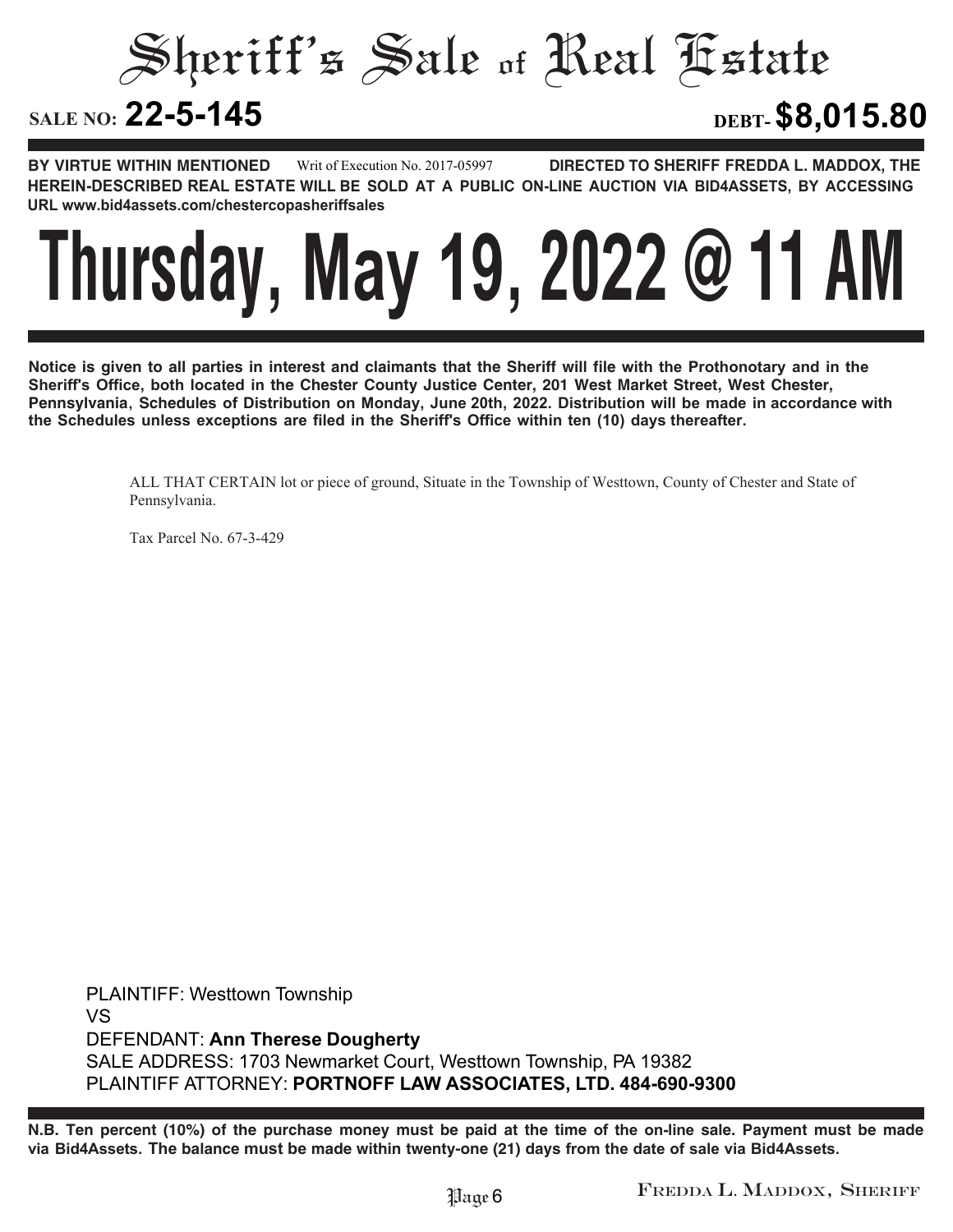Sheriff's Sale of Real Estate

**22-5-148 DEBT-\$1,315.97**

**BY VIRTUE WITHIN MENTIONED DIRECTED TO SHERIFF FREDDA L. MADDOX, THE HEREIN-DESCRIBED REAL ESTATE WILL BE SOLD AT A PUBLIC ON-LINE AUCTION VIA BID4ASSETS, BY ACCESSING URL www.bid4assets.com/chestercopasheriffsales Writ of Execution No. 2017-09401**



**Notice is given to all parties in interest and claimants that the Sheriff will file with the Prothonotary and in the Sheriff's Office, both located in the Chester County Justice Center, 201 West Market Street, West Chester, Pennsylvania, Schedules of Distribution on Monday, June 20th, 2022. Distribution will be made in accordance with the Schedules unless exceptions are filed in the Sheriff's Office within ten (10) days thereafter.**

> ALL THAT CERTAIN lot or piece of ground SITUATE in the Township of East Fallowfield, County of Chester, Commonwealth of Pennsylvania.

Tax Parcel No. 47-6-162

**PLAINTIFF: East Fallowfield Township VS DEFENDANT: John F. Glah SALE ADDRESS: 130 Bridle Path Lane, East Fallowfield, PA 19320 PLAINTIFF ATTORNEY: PORTNOFF LAW ASSOCIATES, LTD. 484-690-9300**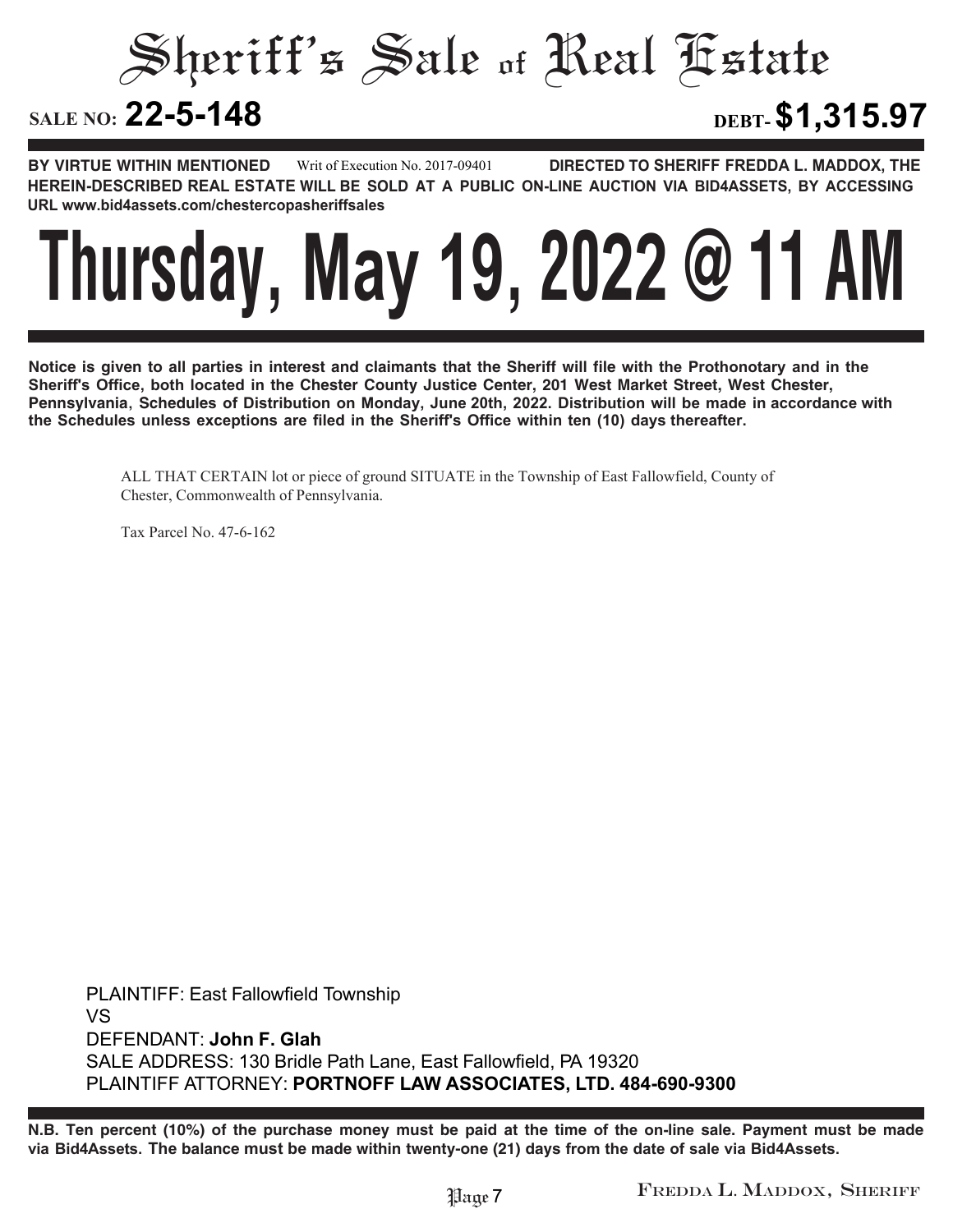Sheriff's Sale of Real Estate

**22-5-149 DEBT-\$4,202.85**

**BY VIRTUE WITHIN MENTIONED DIRECTED TO SHERIFF FREDDA L. MADDOX, THE HEREIN-DESCRIBED REAL ESTATE WILL BE SOLD AT A PUBLIC ON-LINE AUCTION VIA BID4ASSETS, BY ACCESSING URL www.bid4assets.com/chestercopasheriffsales Writ of Execution No. 2018-06966**



**Notice is given to all parties in interest and claimants that the Sheriff will file with the Prothonotary and in the Sheriff's Office, both located in the Chester County Justice Center, 201 West Market Street, West Chester, Pennsylvania, Schedules of Distribution on Monday, June 20th, 2022. Distribution will be made in accordance with the Schedules unless exceptions are filed in the Sheriff's Office within ten (10) days thereafter.**

ALL THAT CERTAIN tract of land situated in West Bradford Township, Chester County, Pennsylvania.

Tax Parcel No. 29-7-6.1

**PLAINTIFF: West Brandywine Township VS DEFENDANT: David Vanhorn SALE ADDRESS: 335 Hibernia Road, West Brandywine, PA 19320 PLAINTIFF ATTORNEY: PORTNOFF LAW ASSOCIATES, LTD. 484-690-9300**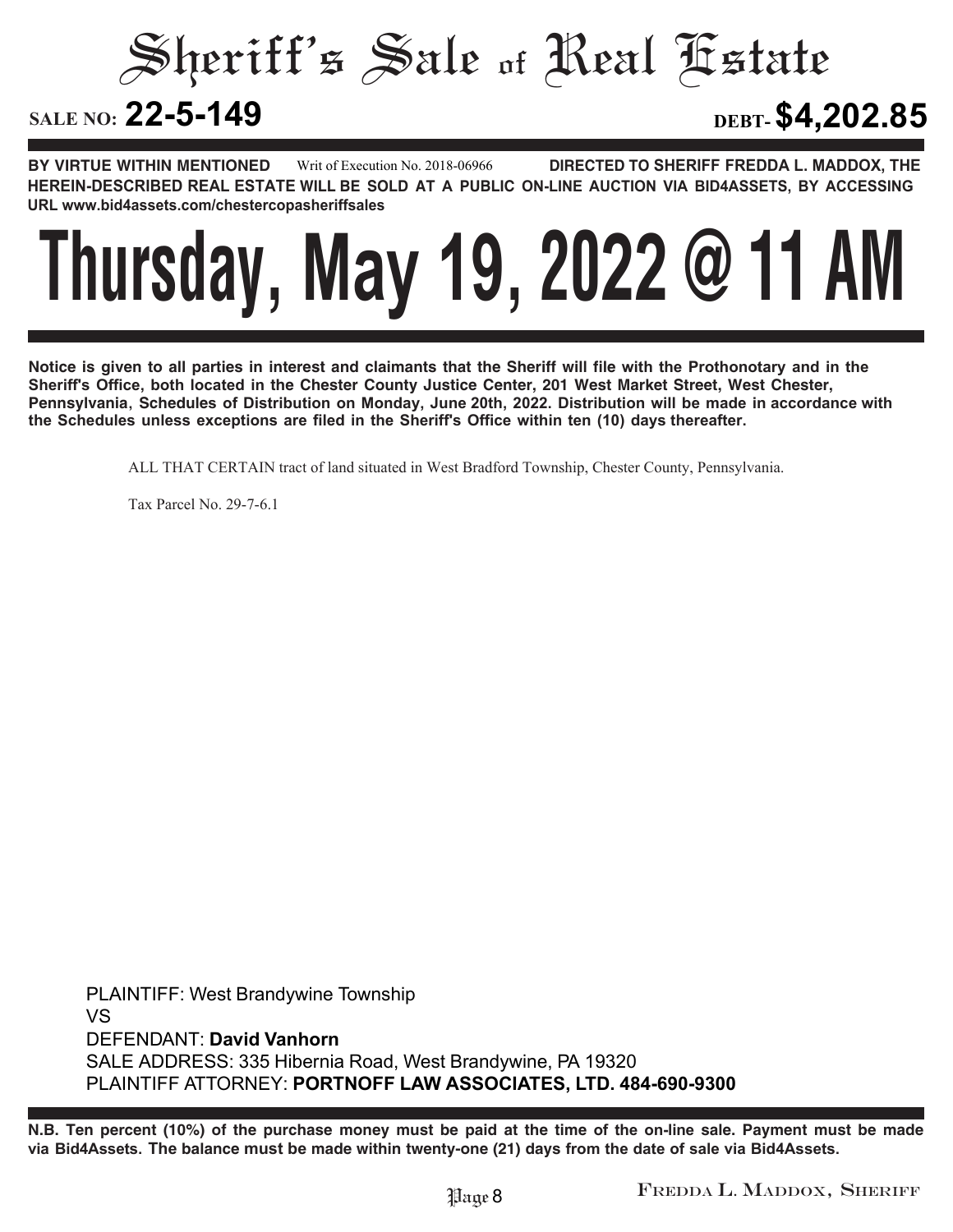Sheriff's Sale of Real Estate

**22-5-150 DEBT-\$1,710.16**

**BY VIRTUE WITHIN MENTIONED DIRECTED TO SHERIFF FREDDA L. MADDOX, THE HEREIN-DESCRIBED REAL ESTATE WILL BE SOLD AT A PUBLIC ON-LINE AUCTION VIA BID4ASSETS, BY ACCESSING URL www.bid4assets.com/chestercopasheriffsales Writ of Execution No. 2017-02001**



**Notice is given to all parties in interest and claimants that the Sheriff will file with the Prothonotary and in the Sheriff's Office, both located in the Chester County Justice Center, 201 West Market Street, West Chester, Pennsylvania, Schedules of Distribution on Monday, June 20th, 2022. Distribution will be made in accordance with the Schedules unless exceptions are filed in the Sheriff's Office within ten (10) days thereafter.**

> ALL THAT CERTAIN tract of land upon which is built a dwelling house know as #736 Merchant Street, Coatesville, Chester County, PA.

Tax Parcel No. 16-2-281

**PLAINTIFF: City of Coatesville VS DEFENDANT: Sally H. Holmes SALE ADDRESS: 736 Merchant Street, Coatesville, PA 19320 PLAINTIFF ATTORNEY: PORTNOFF LAW ASSOCIATES, LTD. 484-690-9300**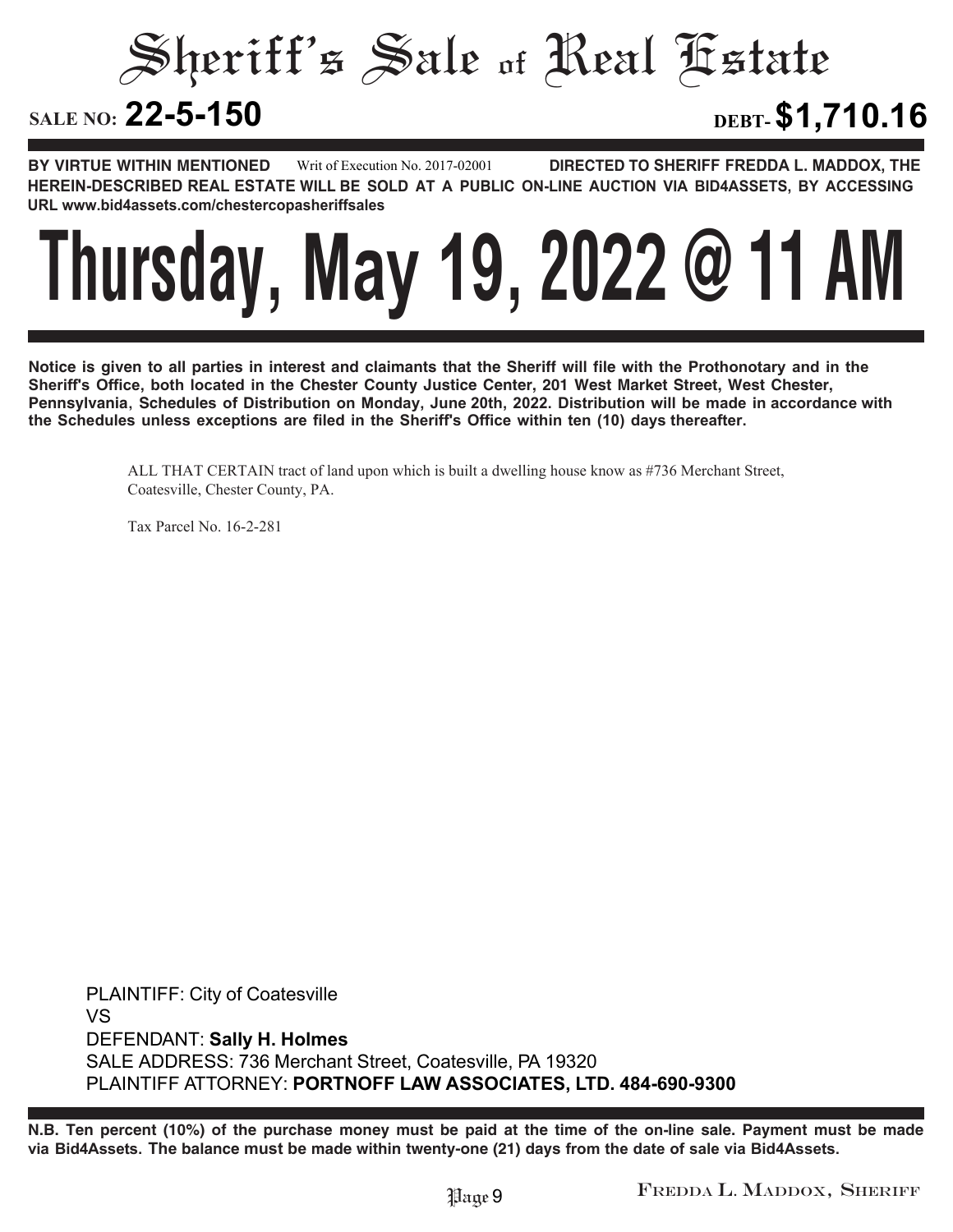Sheriff's Sale of Real Estate SALE NO: 22-5-151 **22-5-151 DEBT-\$3,328.28**

**BY VIRTUE WITHIN MENTIONED DIRECTED TO SHERIFF FREDDA L. MADDOX, THE HEREIN-DESCRIBED REAL ESTATE WILL BE SOLD AT A PUBLIC ON-LINE AUCTION VIA BID4ASSETS, BY ACCESSING URL www.bid4assets.com/chestercopasheriffsales Writ of Execution No. 2018-07052**



**Notice is given to all parties in interest and claimants that the Sheriff will file with the Prothonotary and in the Sheriff's Office, both located in the Chester County Justice Center, 201 West Market Street, West Chester, Pennsylvania, Schedules of Distribution on Monday, June 20th, 2022. Distribution will be made in accordance with the Schedules unless exceptions are filed in the Sheriff's Office within ten (10) days thereafter.**

> ALL THAT CERTAIN Lot or piece of ground, SITUATE in the Township of Easttown , County of Chester and Commonwealth of Pennsylvania.

Tax Parcel No. 55-4-130.1

**PLAINTIFF: Easttown Township VS DEFENDANT: David C. Madeira SALE ADDRESS: 501 Newtown Road, Easttown Township, PA 19312 PLAINTIFF ATTORNEY: PORTNOFF LAW ASSOCIATES, LTD. 484-690-9300**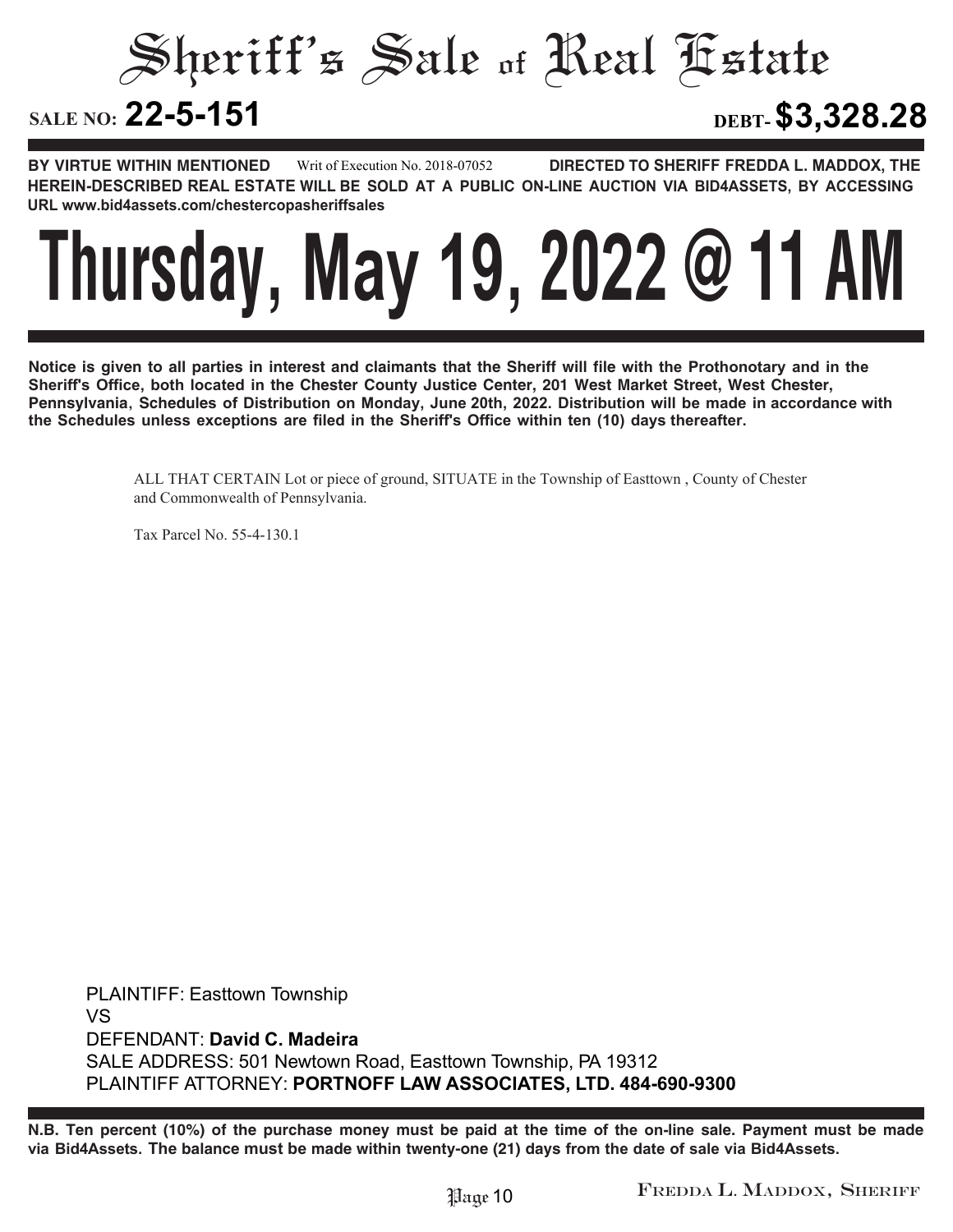Sheriff's Sale of Real Estate

**22-5-152 DEBT-\$1,408.08**

**BY VIRTUE WITHIN MENTIONED DIRECTED TO SHERIFF FREDDA L. MADDOX, THE HEREIN-DESCRIBED REAL ESTATE WILL BE SOLD AT A PUBLIC ON-LINE AUCTION VIA BID4ASSETS, BY ACCESSING URL www.bid4assets.com/chestercopasheriffsales Writ of Execution No. 2017-10240**



**Notice is given to all parties in interest and claimants that the Sheriff will file with the Prothonotary and in the Sheriff's Office, both located in the Chester County Justice Center, 201 West Market Street, West Chester, Pennsylvania, Schedules of Distribution on Monday, June 20th, 2022. Distribution will be made in accordance with the Schedules unless exceptions are filed in the Sheriff's Office within ten (10) days thereafter.**

ALL THAT CERTAIN lot or piece of land situate in the Northerly side of West Chester Road in the Township of East Fallowfield, County of Chester and State of Pennsylvania.

Tax Parcel No. 47-2-10

**PLAINTIFF: East Fallowfield Township VS DEFENDANT: Bruce Holloway SALE ADDRESS: 2075 West Chester Road, East Fallowfield, PA 19320 PLAINTIFF ATTORNEY: PORTNOFF LAW ASSOCIATES, LTD. 484-690-9300**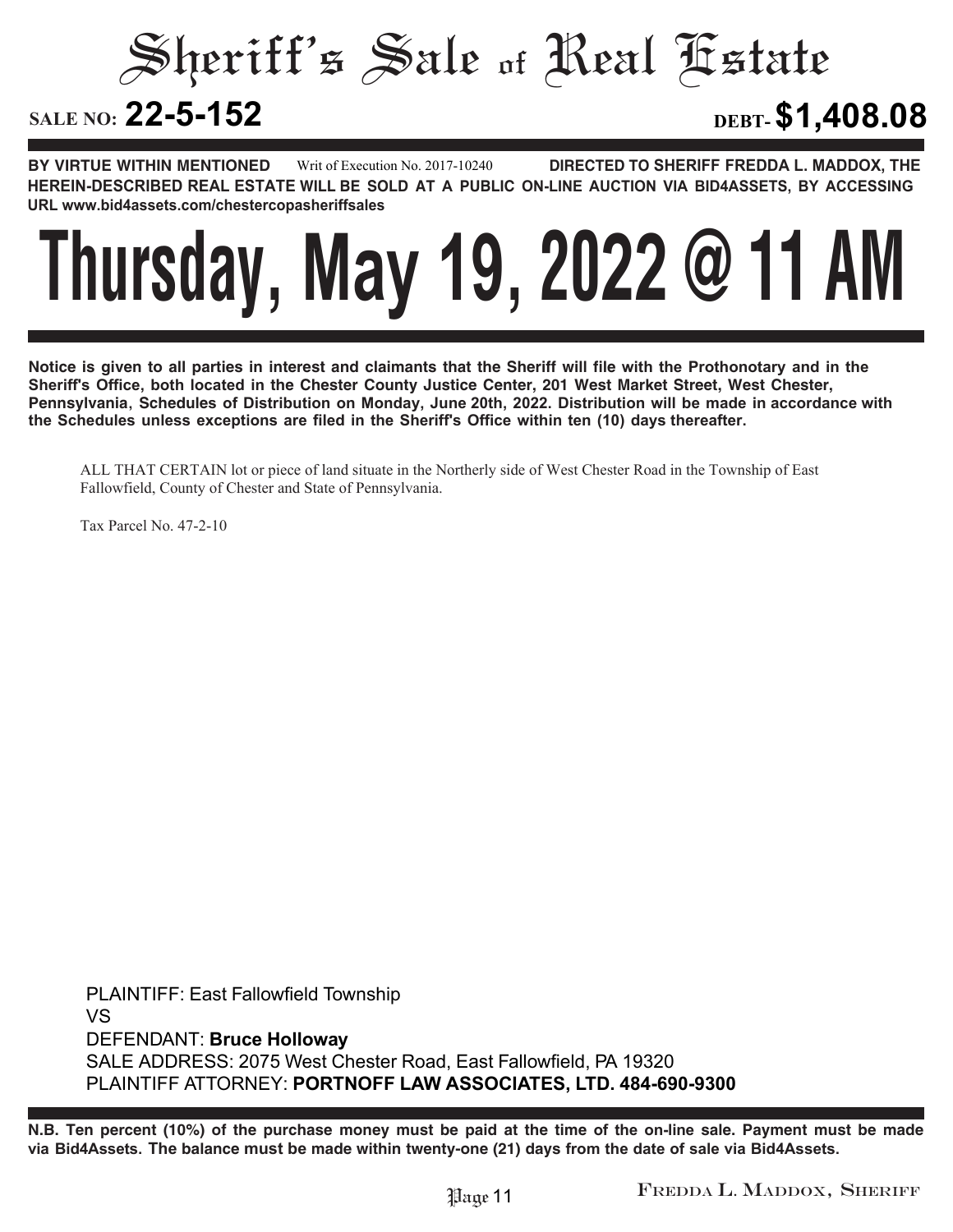#### SALE NO: 22-5-153

**22-5-153 DEBT-\$308,645.97**

**BY VIRTUE WITHIN MENTIONED DIRECTED TO SHERIFF FREDDA L. MADDOX, THE HEREIN-DESCRIBED REAL ESTATE WILL BE SOLD AT A PUBLIC ON-LINE AUCTION VIA BID4ASSETS, BY ACCESSING URL www.bid4assets.com/chestercopasheriffsales Writ of Execution No. 2019-09130**

# **Thursday, May 19, 2022 @ 11 AM**

**Notice is given to all parties in interest and claimants that the Sheriff will file with the Prothonotary and in the Sheriff's Office, both located in the Chester County Justice Center, 201 West Market Street, West Chester, Pennsylvania, Schedules of Distribution on Monday, June 20th, 2022. Distribution will be made in accordance with the Schedules unless exceptions are filed in the Sheriff's Office within ten (10) days thereafter.**

ALL THAT CERTAIN Unit or piece of ground with the buildings and improvements thereon erected Situate in the Township of Willistown, County of Chester, and Commonwealth of Pennsylvania, bounded and described according to a plan entitled Title Plan of Complex XXVIII & XXVIIII made for Willistown Woods II by Biedeman and Comstock, Professional Land Surveyors, plan Dated November 14, 1968 and last revised December 15, 1988 as follows to wit:

BEGINNING at a point in the dividing line between lots 2905 and 2906, said point being located the five following courses and distances form the intersection of the centerline of Cornell Court and the centerline of Dartmouth Road: (1) North 23 degrees 4 minutes 30 seconds East the distance of 90.23 feet to a point; thence (2) Along the arc of a circle curving to the right having a radius of 50 feet the arc distance of 34.09 feet to a point, thence (3) North 62 degrees 8 minutes 52 seconds East the distance of 217 feet to a point; thence (4) North 15 degrees 6 minutes 33 seconds East the distance of 58.77 feet to a point; thence (5) South 27 degrees 31 minutes 39 seconds East the distance of 98 feet to a point; and from said beginning point the four following courses and distances: (1) North 27 degrees 31 minutes 39 seconds West the distance of 18 feet to a point, thence (2) North 62 degrees 28 minutes 21 seconds East the distance of 66 feet to a point; thence (3) South 27 degrees 31 minutes 39 seconds East the distance of 18 feet to a point; thence (4) South 62 degrees 28 minutes 21 seconds West the distance of 66 feet to the first mentioned point and place of beginning. BEING 2905 on the aforementioned plan.

BEING THE SAME PREMISES which Louie Nazirides, by Deed dated 11/30/2005 and recorded in the Office of the Recorder of Deeds of Chester County on 12/9/2005 in Deed Book Volume 6715, Page 1583, granted and conveyed unto Colette M. Modres a/k/a Colette M. Edwards.

Tax Parcel # 54-8-1034.0000

**PLAINTIFF: UMB Bank National Association, not in its individual capacity, but solely as legal title trustee for LVS Title Trust XIII VS DEFENDANT: Colette M. Modres a/k.a Colette M. Edwards SALE ADDRESS: 2905 Cornell Court, Newtown Square, PA 19073 PLAINTIFF ATTORNEY: POWERS KIRN, LLC 215-942-2090**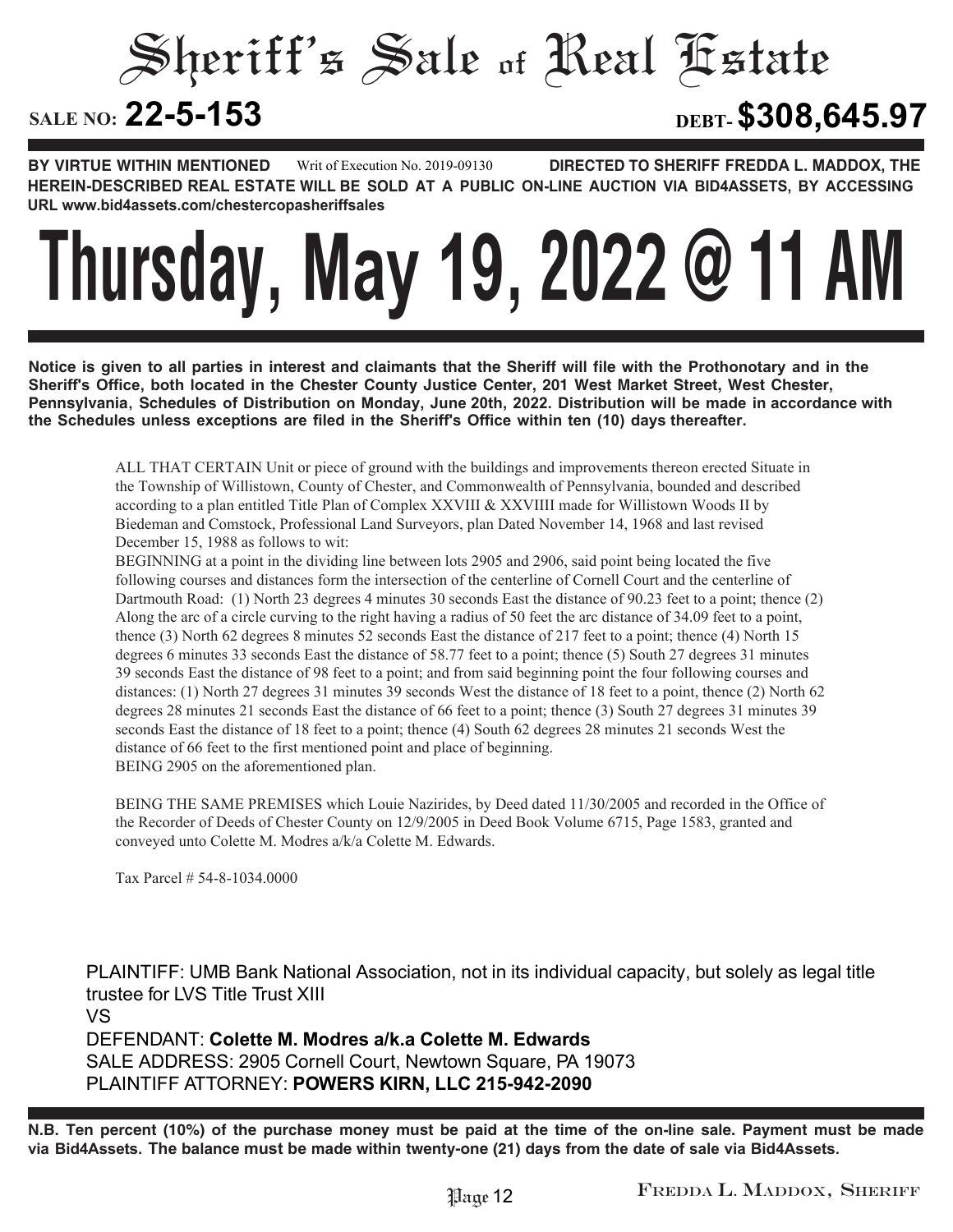Sheriff's Sale of Real Estate

**22-5-154 DEBT-\$55,910.65**

**BY VIRTUE WITHIN MENTIONED DIRECTED TO SHERIFF FREDDA L. MADDOX, THE HEREIN-DESCRIBED REAL ESTATE WILL BE SOLD AT A PUBLIC ON-LINE AUCTION VIA BID4ASSETS, BY ACCESSING URL www.bid4assets.com/chestercopasheriffsales Writ of Execution No. 2020-00992**



**Notice is given to all parties in interest and claimants that the Sheriff will file with the Prothonotary and in the Sheriff's Office, both located in the Chester County Justice Center, 201 West Market Street, West Chester, Pennsylvania, Schedules of Distribution on Monday, June 20th, 2022. Distribution will be made in accordance with the Schedules unless exceptions are filed in the Sheriff's Office within ten (10) days thereafter.**

Property situate in the TOWNSHIP OF CALN, CHESTER County, Pennsylvania, being

BLR # 39-4L-90

**PLAINTIFF: Wells Fargo Bank, N.A. S/B/M to Wachovia Bank, National Association VS DEFENDANT: Clyde L. Eshleman, Jr. SALE ADDRESS: 3320 Hazelwood Avenue, Downingtown, PA 19335 PLAINTIFF ATTORNEY: BROCK & SCOTT, PLLC 844-856-6646**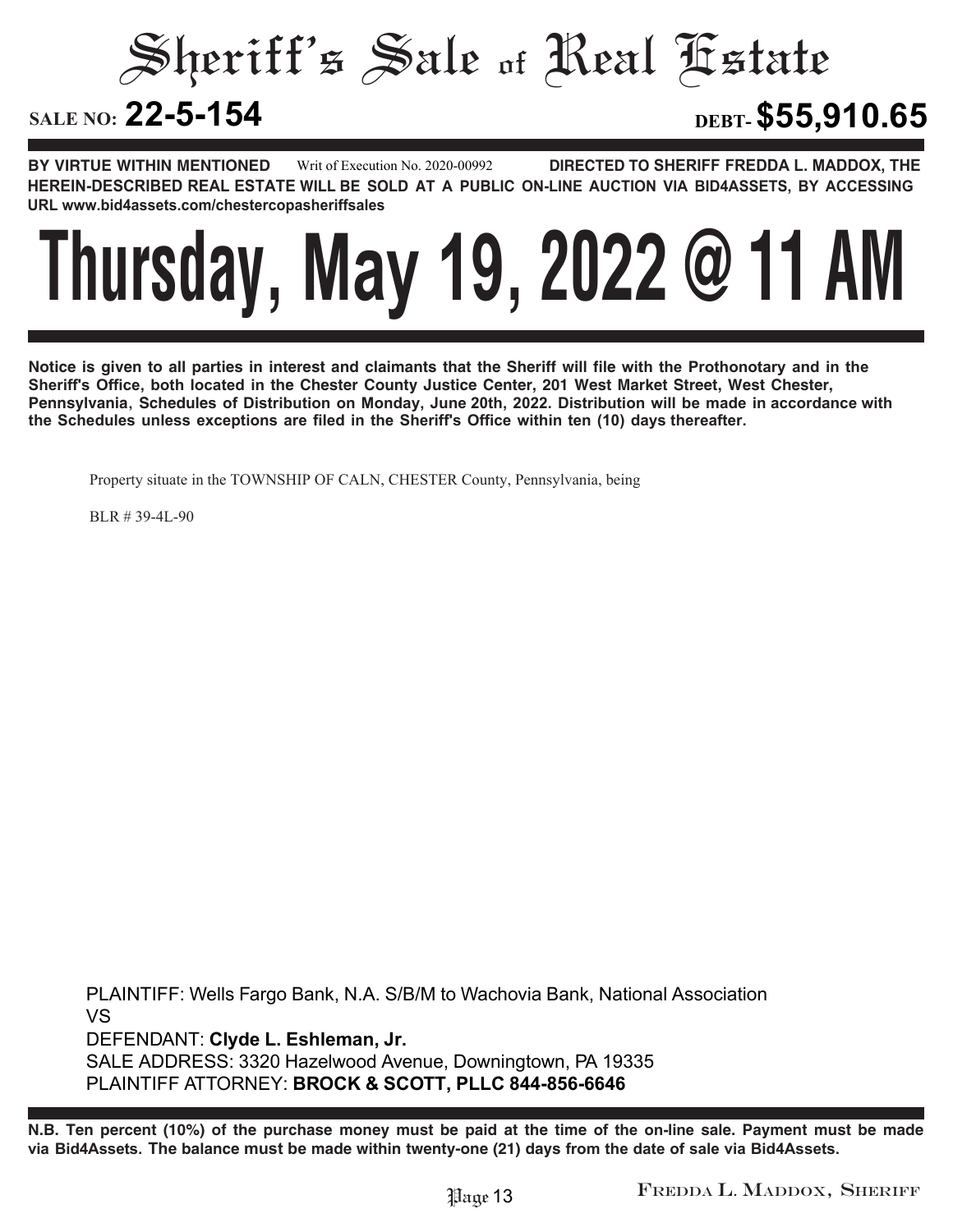#### Sheriff's Sale of Real Estate SALE NO: 22-5-155 **22-5-155 DEBT-\$178,988.25**

**BY VIRTUE WITHIN MENTIONED DIRECTED TO SHERIFF FREDDA L. MADDOX, THE HEREIN-DESCRIBED REAL ESTATE WILL BE SOLD AT A PUBLIC ON-LINE AUCTION VIA BID4ASSETS, BY ACCESSING URL www.bid4assets.com/chestercopasheriffsales Writ of Execution No. 2020-02652**

# **Thursday, May 19, 2022 @ 11 AM**

**Notice is given to all parties in interest and claimants that the Sheriff will file with the Prothonotary and in the Sheriff's Office, both located in the Chester County Justice Center, 201 West Market Street, West Chester, Pennsylvania, Schedules of Distribution on Monday, June 20th, 2022. Distribution will be made in accordance with the Schedules unless exceptions are filed in the Sheriff's Office within ten (10) days thereafter.**

ALL THAT CERTAIN lot or piece of ground Situate in Upper Uwchlan Township Chester County and Commonwealth of Pennsylvania, bounded and described according to a Plan of Edgefield, drawn by Engineering Design Consultants, Inc., dated 8/2/1995 and recorded 2/8/1996 said Plan recorded in Chester County as Plan No. 13281 as follows to wit: BEGINNING at a point on the Southwesterly side of Conestoga Road, a corner of land of Robert P. Barth as shown on said Plan; thence from said point of beginning, along the said Southwesterly side of Conestoga Road the three (3) following courses and distances (1) South 72 degrees 22 minutes 54 seconds East, 186.20 feet (2) South 73 degrees 15 minutes 20 seconds East, 68.04 feet to a point of curve (3) on the arc of a circle curving to the right, having a radius of 50 feet, the arc distance of 54.98 feet to a point on the Northwesterly side of Highview Road; thence along Northwesterly side of Highview Road the two (2) following courses and distances: (1) South 16 degrees 44 minutes 40 seconds West, 5028 feet to a point of curve; and (2) on the arc of a circle curving to the right, having a radius of 275 feet, the arc distance of 135.49 feet to a corner of Lot No. 23; thence along Lot No. 23 North 45 degrees 01 minutes 34 seconds West, 299.83 feet to a point in line of land s of Robert P. Barth; thence along said lands of Robert P. Barth North 22 degrees 26 minutes 00 seconds East, 77.29 feet to the first mentioned point and place of beginning. BEING Lot No, 22 as shown on said plan.

BEING THE SAME PREMISES which Kulwinder Singh, by Deed dated 09/02/2016 and recorded in the Office of the Recorder of Deeds of Chester County on 09/07/2016 in Deed Book Volume 9385, Page 47,In Instrument No. 11495191 granted and conveyed unto James T. Gibbons and Jennifer Gibbons a/k/a Jennifer A. Gibbons.

\*PROPERTY IS BEING SOLD SUBJECT TO FIRST MORTGAGE\*

Tax Parcel # 32-3-54.080

**PLAINTIFF: TFC NATIONAL BANK VS DEFENDANT: James T. Gibbons & Jennifer Gibbons a/k/a Jennifer A. Gibbons SALE ADDRESS: 23 Highview Road, Downingtown, PA 19335 PLAINTIFF ATTORNEY: POWERS KIRN, LLC 215-942-2090**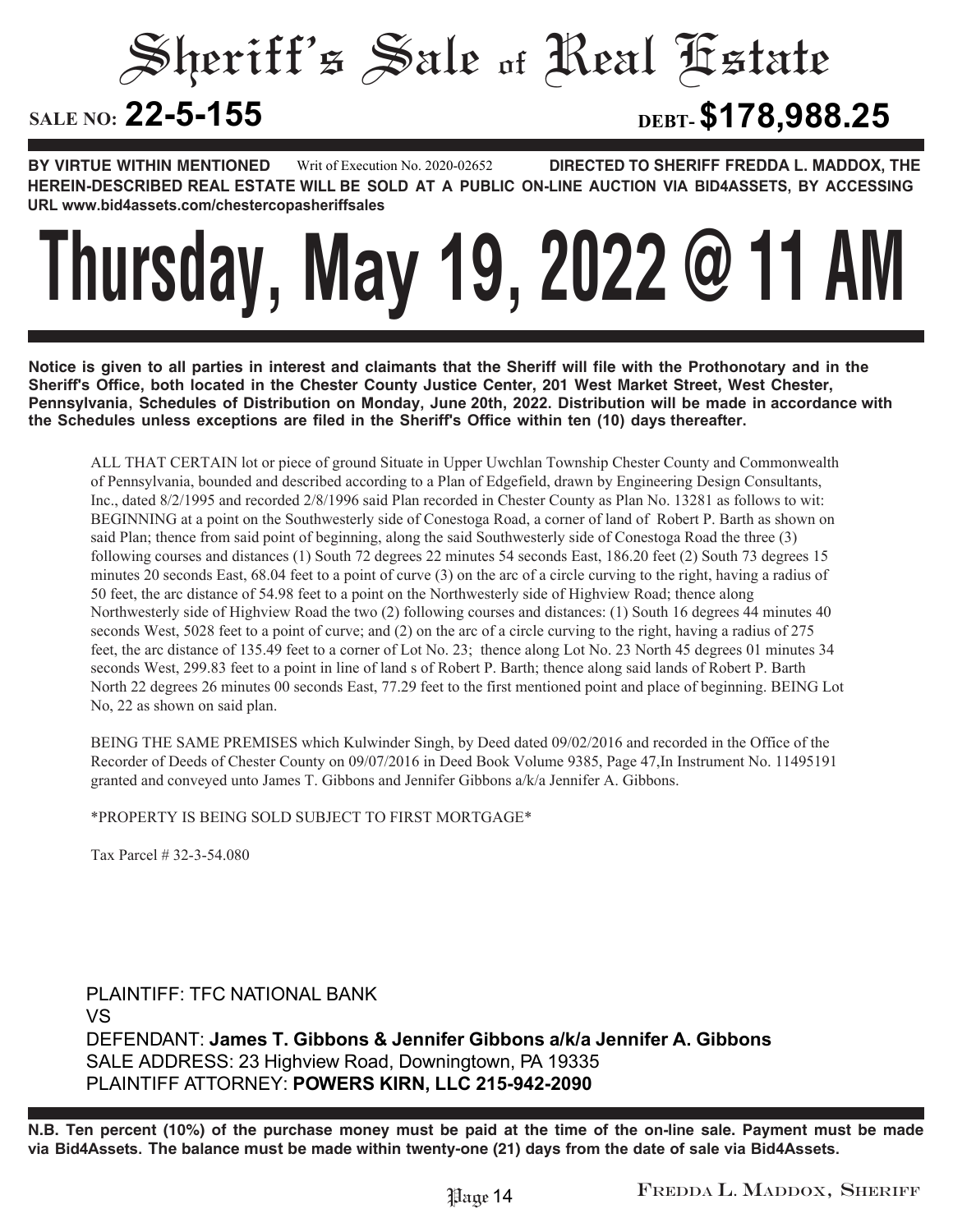Sheriff's Sale of Real Estate

**22-5-156 DEBT-\$384,311.07**

**BY VIRTUE WITHIN MENTIONED DIRECTED TO SHERIFF FREDDA L. MADDOX, THE HEREIN-DESCRIBED REAL ESTATE WILL BE SOLD AT A PUBLIC ON-LINE AUCTION VIA BID4ASSETS, BY ACCESSING URL www.bid4assets.com/chestercopasheriffsales Writ of Execution No. 2018-09801**

# **Thursday, May 19, 2022 @ 11 AM**

**Notice is given to all parties in interest and claimants that the Sheriff will file with the Prothonotary and in the Sheriff's Office, both located in the Chester County Justice Center, 201 West Market Street, West Chester, Pennsylvania, Schedules of Distribution on Monday, June 20th, 2022. Distribution will be made in accordance with the Schedules unless exceptions are filed in the Sheriff's Office within ten (10) days thereafter.**

ALL THAT CERTAIN LOT OR PIECE OF GROUND WITH THE BUILDING AND IMPROVEMENTS THEREON ERECTED, SITUATE IN THE TOWNSHIP OF WILLISTOWN, COUNTY OF CHESTER, AND COMMONWEALTH OF PENNSYLVANIA, DESCRIBED IN ACCORDANCE WITH A PLAN MADE FOR JOSEPH PALMER BY CHESTER VALLEY ENGINEERS, PAOLI, PENNSYLVANIA, DATED JUNE 2ND, 1958 AND REVISED AS TO THIS LOT DECEMBER 15TH AS FOLLOWS, TO WIT:

BEGINNING AT A POINT IN THE NORTHWEST SIDE OF OLD STATE ROAD, AS NOW WIDENED, SAID SIDE BEING 25 FEET NORTHWESTERLY AND AT RIGHT ANGLES TO THE ORIGINAL CENTER LINE THEREOF, AT THE DISTANCE OF 227.40 FEET MEASURED ALONG SAID NORTHWEST SIDE THEREOF FROM A POINT OF TANGENT OF A CURVE ON THE NORTHEAST SIDE OF CEDAR HOLLOW ROAD (50 FEET WIDE), THE TWO FOLLOWING COURSES AND DISTANCES: (1) ON A LINE CURVING TO THE LEFT, HAVING A RADIUS OF 25 FEET THE ARC DISTANCE OF 33.39 FEET; (2) NORTH 80 DEGREES, 40 MINUTES, 10 SECONDS EAST, 194.01 FEET; THENCE FROM SAID POINT OF BEGINNING, EXTENDING ALONG THE SAID NORTHWEST SIDE OF OLD STATE ROAD, NORTH 80 DEGREES, 40 MINUTES, 10 SECONDS EAST. 84.22 FEET TO A CORNER OF LOT #1; THENCE ALONG LOT #1, NORTH 09 DEGREES, 44 MINUTES, 20 SECONDS WEST, 172.67 FEET TO A POINT IN LINE OF LOT #43, THENCE ALONG THE SAME AND LOT #44, SOUTH 66 DEGREES, 54 MINUTES, 30 SECONDS WEST, 85.44 FEET TO A CORNER OF LOT #3, THENCE ALONG LOT #3, SOUTH 09 DEGREES, 19 MINUTES, 50 SECONDS EAST, 152.35 FEET TO THE FIRST MENTIONED POINT AND PLACE OF BEGINNING.

BEING LOT #2 ON SAID PLAN.

BEING THE SAME PREMISES which Mary C. Furman, by Deed dated 1/2/1977 and recorded in the Office of the Recorder of Deeds of Chester County on 2/1/1977 in Deed Book Volume 50, Page 201, granted and conveyed unto Robert C. Hutchison and Jill P. Hutchison.

Jill P. Hutchison departed this life on 12/9/2004.

Tax Parcel # 54-01Q-0284

**PLAINTIFF: PENNYMAC LOAN SERVICES, LLC VS DEFENDANT: Robert C. Hutchison SALE ADDRESS: 61 Devon Road, Paoli, PA 19031 PLAINTIFF ATTORNEY: POWERS KIRN, LLC 215-942-2090**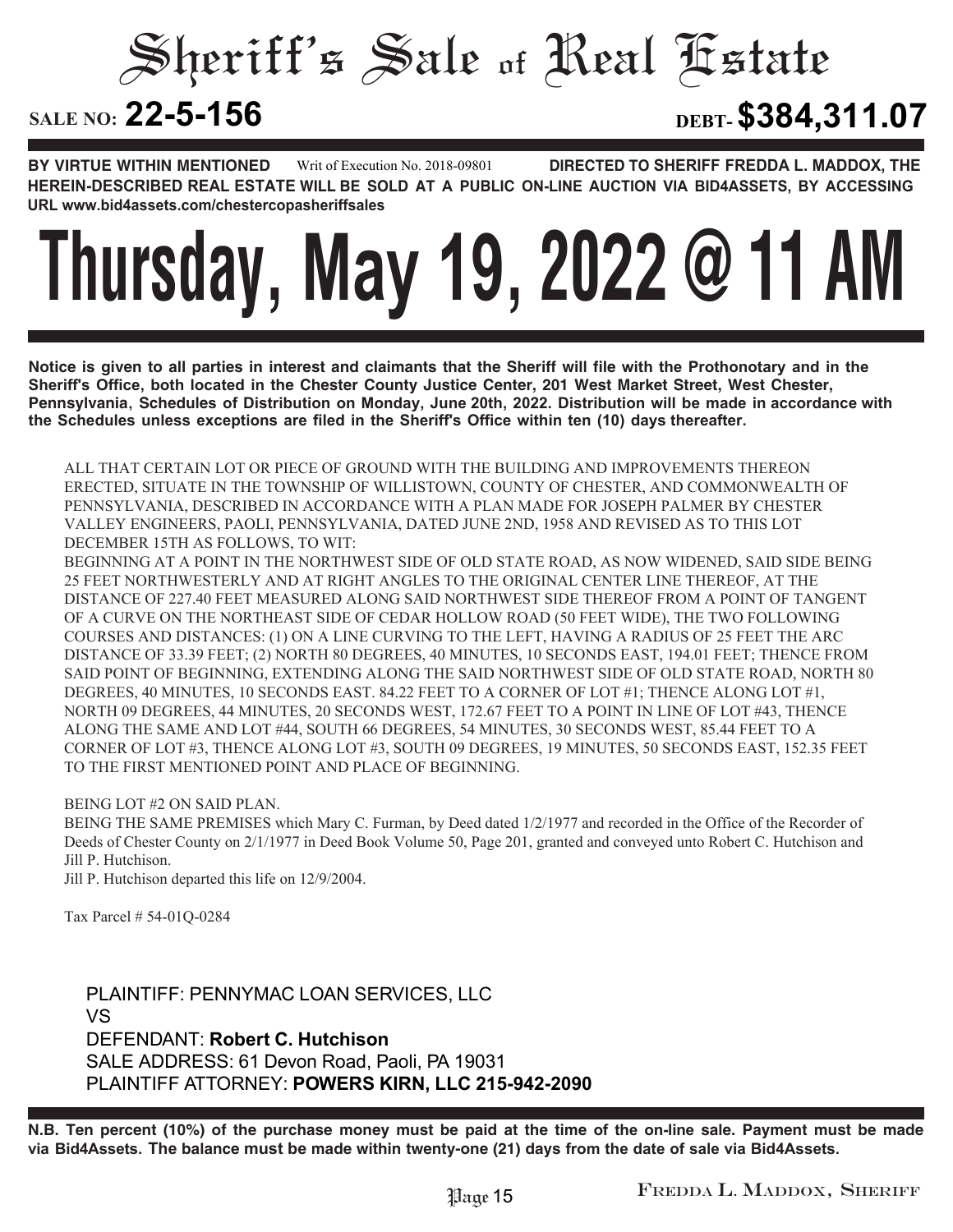#### Sheriff's Sale of Real Estate SALE NO: 22-5-157 **22-5-157 DEBT-\$124,677.05**

**BY VIRTUE WITHIN MENTIONED DIRECTED TO SHERIFF FREDDA L. MADDOX, THE HEREIN-DESCRIBED REAL ESTATE WILL BE SOLD AT A PUBLIC ON-LINE AUCTION VIA BID4ASSETS, BY ACCESSING URL www.bid4assets.com/chestercopasheriffsales Writ of Execution No. 2019-05846**



**Notice is given to all parties in interest and claimants that the Sheriff will file with the Prothonotary and in the Sheriff's Office, both located in the Chester County Justice Center, 201 West Market Street, West Chester, Pennsylvania, Schedules of Distribution on Monday, June 20th, 2022. Distribution will be made in accordance with the Schedules unless exceptions are filed in the Sheriff's Office within ten (10) days thereafter.**

ALL THAT CERTAIN property situated in the Township of Londonderry in the County of Chester and Commonwealth of Pennsylvania, being described as Follows: UPI: #46-3-16 being more fully described in a Deed Dated 04/09/1998 and recorded 04/17/1998, Among the land records of the county and state set forth above, in Deed Volume 4334 and Page 1356, Tax Map or Parcel id No: 46-03-0016.

Tax Parcel # 46-3-16

**PLAINTIFF: U.S. Bank National Association, not in its individual capacity but solely in its capacity as Indenture Trustee of CIM Trust 2018-R4 VS DEFENDANT: John Preston Dehaven a/k/a John P. Dehaven and Lynn Karmilowicz a/k/a Lynn M. Dehaven**

**SALE ADDRESS: 201 Paxton Road, Cochranville, PA 19330 PLAINTIFF ATTORNEY: STERN & EISENBERG, PC 215-572-8111**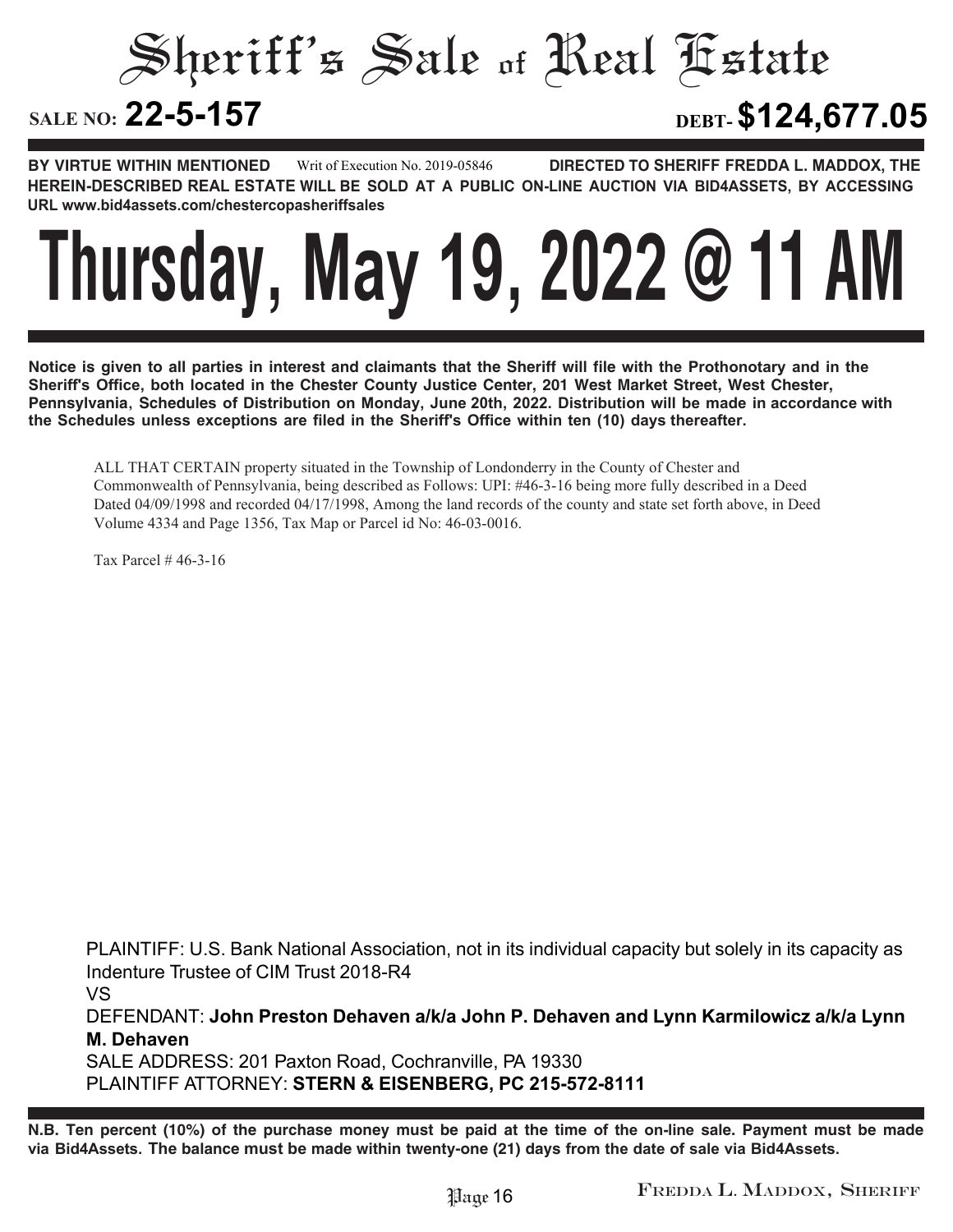Sheriff's Sale of Real Estate

**22-5-158 DEBT-\$601,660.09**

**BY VIRTUE WITHIN MENTIONED DIRECTED TO SHERIFF FREDDA L. MADDOX, THE HEREIN-DESCRIBED REAL ESTATE WILL BE SOLD AT A PUBLIC ON-LINE AUCTION VIA BID4ASSETS, BY ACCESSING URL www.bid4assets.com/chestercopasheriffsales Writ of Execution No. 2019-07685**



**Notice is given to all parties in interest and claimants that the Sheriff will file with the Prothonotary and in the Sheriff's Office, both located in the Chester County Justice Center, 201 West Market Street, West Chester, Pennsylvania, Schedules of Distribution on Monday, June 20th, 2022. Distribution will be made in accordance with the Schedules unless exceptions are filed in the Sheriff's Office within ten (10) days thereafter.**

Property situate in the TOWNSHIP OF CALN

Tax Parcel No. 39-04-0510

**PLAINTIFF: PNC BANK, NATIONAL ASSOCIATION VS DEFENDANT: Raza Gilani & Shazia Hashmi SALE ADDRESS: 2820 Westerham Road, Downingtown, PA 19335 PLAINTIFF ATTORNEY: KML LAW GROUP, P.C. 215-627-1322**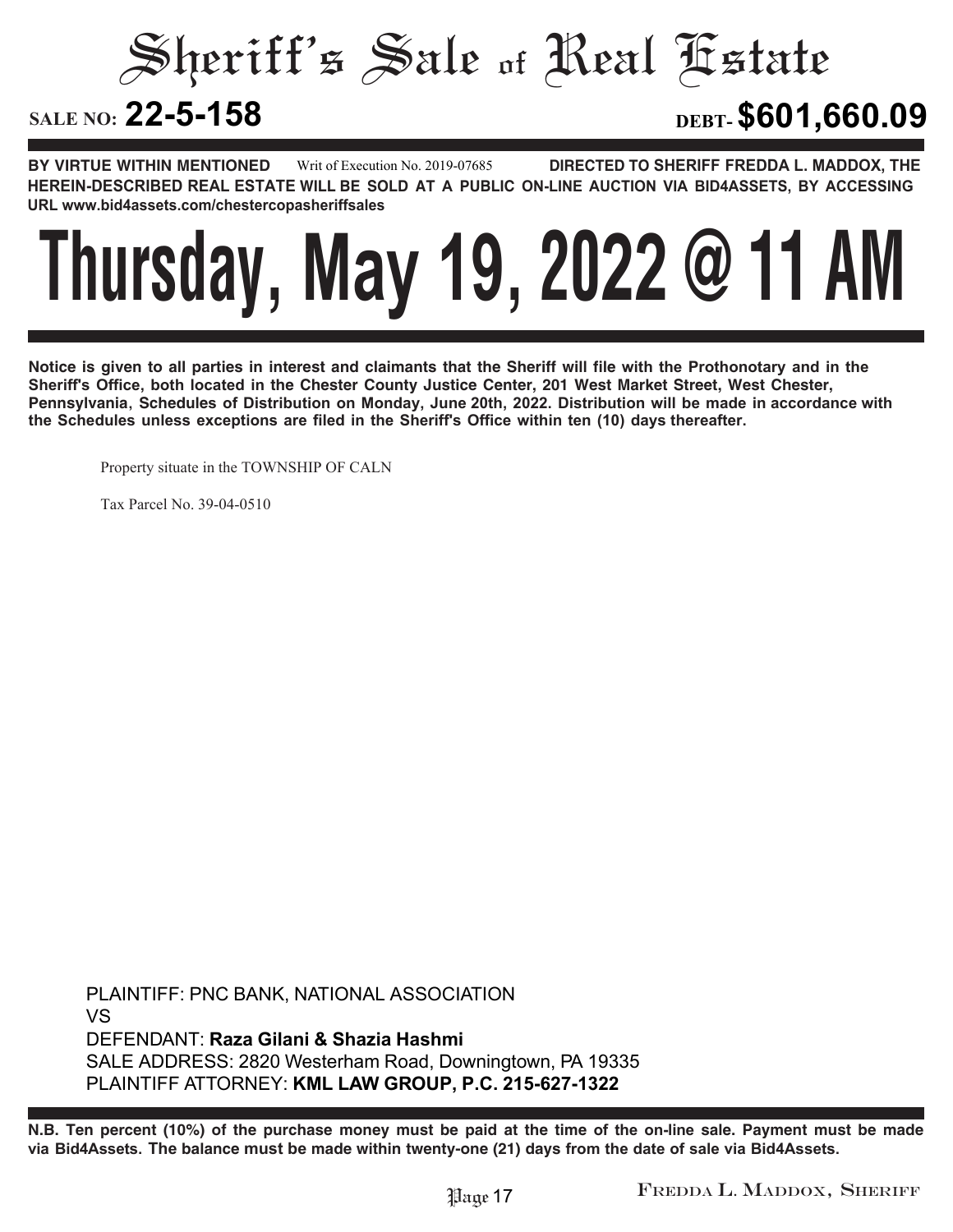Sheriff's Sale of Real Estate

**22-5-159 DEBT-\$461,121.61**

**BY VIRTUE WITHIN MENTIONED DIRECTED TO SHERIFF FREDDA L. MADDOX, THE HEREIN-DESCRIBED REAL ESTATE WILL BE SOLD AT A PUBLIC ON-LINE AUCTION VIA BID4ASSETS, BY ACCESSING URL www.bid4assets.com/chestercopasheriffsales Writ of Execution No. 2019-07363**



**Notice is given to all parties in interest and claimants that the Sheriff will file with the Prothonotary and in the Sheriff's Office, both located in the Chester County Justice Center, 201 West Market Street, West Chester, Pennsylvania, Schedules of Distribution on Monday, June 20th, 2022. Distribution will be made in accordance with the Schedules unless exceptions are filed in the Sheriff's Office within ten (10) days thereafter.**

Property situate in the WEST BRADFORD TOWNSHIP

Tax Parcel No. 50-5-112.10

**PLAINTIFF: KEY BANK NATIONAL ASSOCIATION S/B/M FIRST NIAGARA BANK, N.A. S/B/M HARLEYSVILLE NATIONAL BANK AND TRUST COMPANY S/B/M WILLOW FINANCIAL BANK VS DEFENDANT: Nancy E. Beery & Eric W. Reitelbach aka Eric Reitelbach SALE ADDRESS: 1301 Crestmont Drive, Downingtown, PA 19335 PLAINTIFF ATTORNEY: KML LAW GROUP, P.C. 215-627-1322**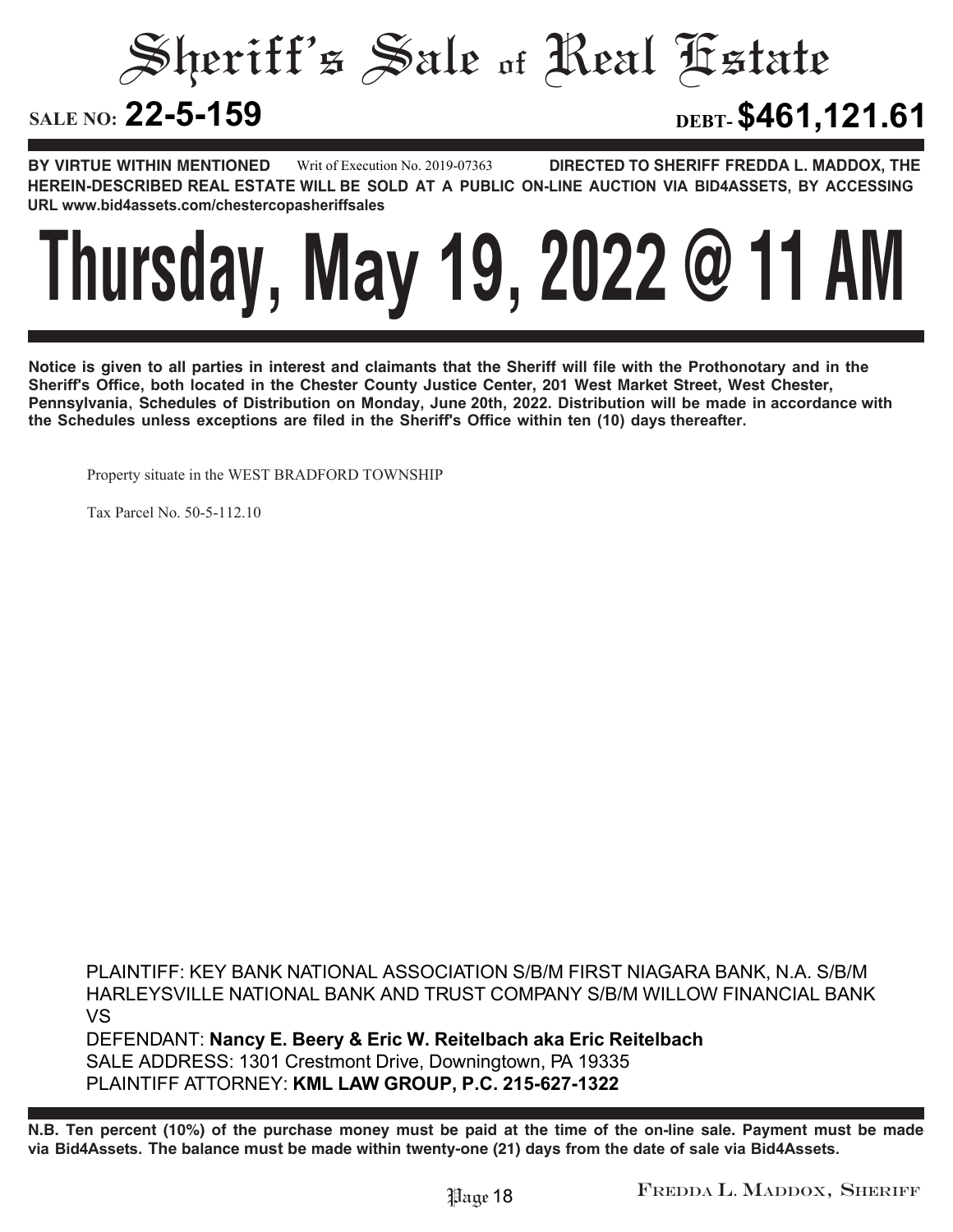Sheriff's Sale of Real Estate

**22-5-160 DEBT-\$479,781.13**

**BY VIRTUE WITHIN MENTIONED DIRECTED TO SHERIFF FREDDA L. MADDOX, THE HEREIN-DESCRIBED REAL ESTATE WILL BE SOLD AT A PUBLIC ON-LINE AUCTION VIA BID4ASSETS, BY ACCESSING URL www.bid4assets.com/chestercopasheriffsales Writ of Execution No. 2015-05187**



**Notice is given to all parties in interest and claimants that the Sheriff will file with the Prothonotary and in the Sheriff's Office, both located in the Chester County Justice Center, 201 West Market Street, West Chester, Pennsylvania, Schedules of Distribution on Monday, June 20th, 2022. Distribution will be made in accordance with the Schedules unless exceptions are filed in the Sheriff's Office within ten (10) days thereafter.**

Property situate in NEW GARDEN TOWNSHIP

Tax Parcel No. 60-06-0091

**PLAINTIFF: Bank of America, N.A. VS DEFENDANT: Kathleen Morgan SALE ADDRESS: 9 West Shore Court, Landenberg, PA 19350 PLAINTIFF ATTORNEY: KML LAW GROUP, P.C. 215-627-1322**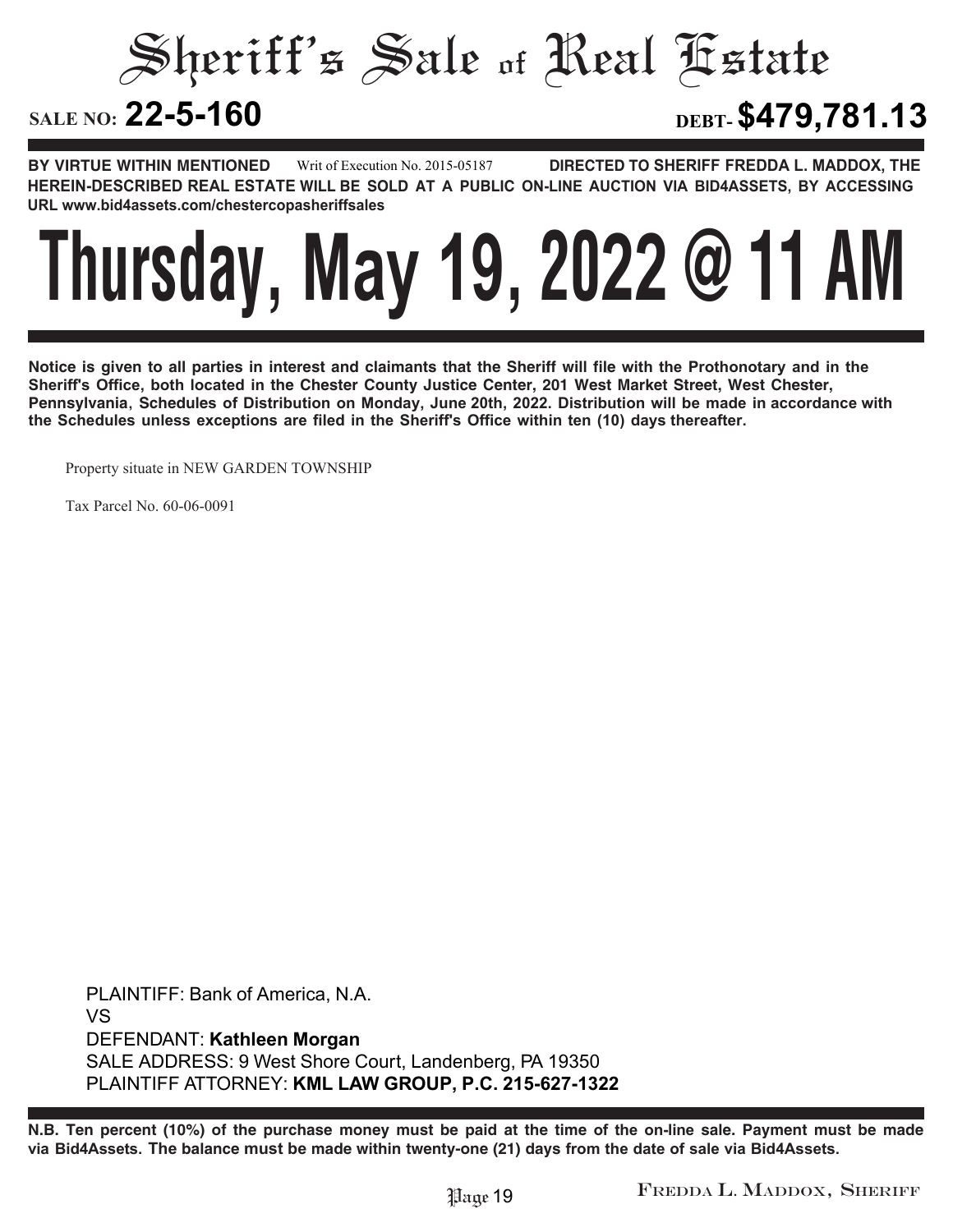#### Sheriff's Sale of Real Estate **SALE NO: 22-5-161 22-5-161 DEBT-\$131,643.18**

**BY VIRTUE WITHIN MENTIONED DIRECTED TO SHERIFF FREDDA L. MADDOX, THE HEREIN-DESCRIBED REAL ESTATE WILL BE SOLD AT A PUBLIC ON-LINE AUCTION VIA BID4ASSETS, BY ACCESSING URL www.bid4assets.com/chestercopasheriffsales Writ of Execution No. 2019-10437**

# **Thursday, May 19, 2022 @ 11 AM**

**Notice is given to all parties in interest and claimants that the Sheriff will file with the Prothonotary and in the Sheriff's Office, both located in the Chester County Justice Center, 201 West Market Street, West Chester, Pennsylvania, Schedules of Distribution on Monday, June 20th, 2022. Distribution will be made in accordance with the Schedules unless exceptions are filed in the Sheriff's Office within ten (10) days thereafter.**

ALL THAT CERTAIN lot or piece of ground with the buildings and improvements thereon erected, hereditaments and appurtenances, situate in the Township of East Bradford, County of Chester and Commonwealth of Pennsylvania, and described according to a Certain Plan thereof, known as "Section of Lafayette Park" made by James R. Pennell, Registered Surveyor, on the 27th day of August A.D., 1953 as follows to wit:

BEGINNING at a point in the title line on the bed of Boot Road at the distance of 41.98 feet measured North 51° 12' West, along said title line in the bed of Boot Road form a point of tangent in the same, which point of tangent is at the distance of 100.08 feet measured in a Northwesterly direction, still along the said title line in the bed of Boot Road, on the arc of a circle, curving to the right with a radius of 780.40 feet form a point of curve in the same, which point of curve is at the distance of 206 feet measured North 58° 28' West, still along said title line in the bed of Boot Road form a point of tangent in the same, which point of tangent is at the arc distance of 100.02 feet measured in a Northwesterly direction, still along said title line in the bed of Boot Road, on the arc of a circle curving to the left with a radius of 3,189.60 feet from a point of curve in the same, which point of curve is at the distance of 224.50 feet measured North 58° 34' West, still along said title line in the bed of Boot Road from its point of intersection with the middle of Highland Avenue, thence extending from said beginning point South 33° 26' West, crossing the Southwesterly side of Boot Road, 225.51 feet to a point; thence extending North 56° 34' West, 100 feet to a point; thence extending 33° 26' East, recrossing the said Southwesterly side of Boot Road 232.90 feet to a point in the said title line in the bed of Boot Road; thence extending South 51° 12' East, along said title line in the bed of Boot Road 100.44 feet to the first mentioned point and place of BEGINNING.

CONTAINING 0.524 acres of land, be the same more or less.

BEING Lot No. 5 on the aforesaid Plan.

BEING THE SAME PREMISES which Vuong Le and Myson Pham; and Vincent Can Wong and Mimi T. Duong, by Deed dated 12/23/1996 and recorded 1/9/1997 in the Office of the Recorder of Deeds in and for Chester County in Deed Book 4128, Page1432, granted and conveyed unto Anthony Tran.

Tax Parcel # 51-2-41

**PLAINTIFF: CITIZENS BANK N.A. S/B/M TO CITIZENS BANK OF PENNSYLVANIA VS DEFENDANT: Anthony Tran SALE ADDRESS: 1016 Boot Road, Downingtown, PA 19335 PLAINTIFF ATTORNEY: LAW OFFICE OF GREGORY JAVARDIAN, LLLC 215-942-9690**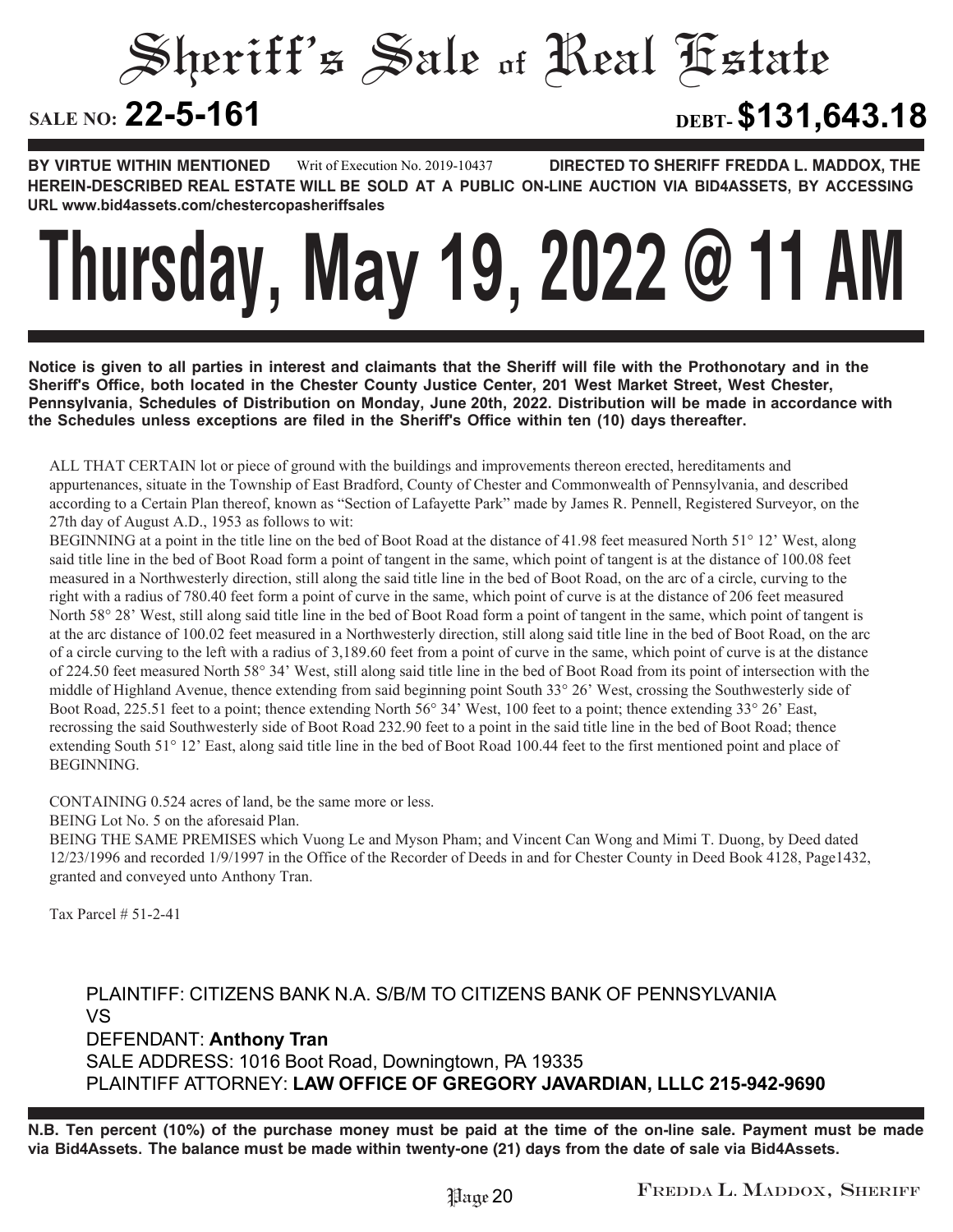Sheriff's Sale of Real Estate

**22-5-162 DEBT-\$13,814.02**

**BY VIRTUE WITHIN MENTIONED DIRECTED TO SHERIFF FREDDA L. MADDOX, THE HEREIN-DESCRIBED REAL ESTATE WILL BE SOLD AT A PUBLIC ON-LINE AUCTION VIA BID4ASSETS, BY ACCESSING URL www.bid4assets.com/chestercopasheriffsales Writ of Execution No. 2019-03815**



**Notice is given to all parties in interest and claimants that the Sheriff will file with the Prothonotary and in the Sheriff's Office, both located in the Chester County Justice Center, 201 West Market Street, West Chester, Pennsylvania, Schedules of Distribution on Monday, June 20th, 2022. Distribution will be made in accordance with the Schedules unless exceptions are filed in the Sheriff's Office within ten (10) days thereafter.**

Property situate in VALLEY TOWNSHIP, CHESTER County, Pennsylvania, being

BLR # 38-2-69

**PLAINTIFF: Wells Fargo Bank, N.A. S/B/M to Wachovia Bank, N.A. F/K/A First Union National Bank VS DEFENDANT: Gerald F. Conway SALE ADDRESS: 150 Country Club Road, Coatesville, PA 19320 PLAINTIFF ATTORNEY: BROCK & SCOTT, PLLC 844-856-6646**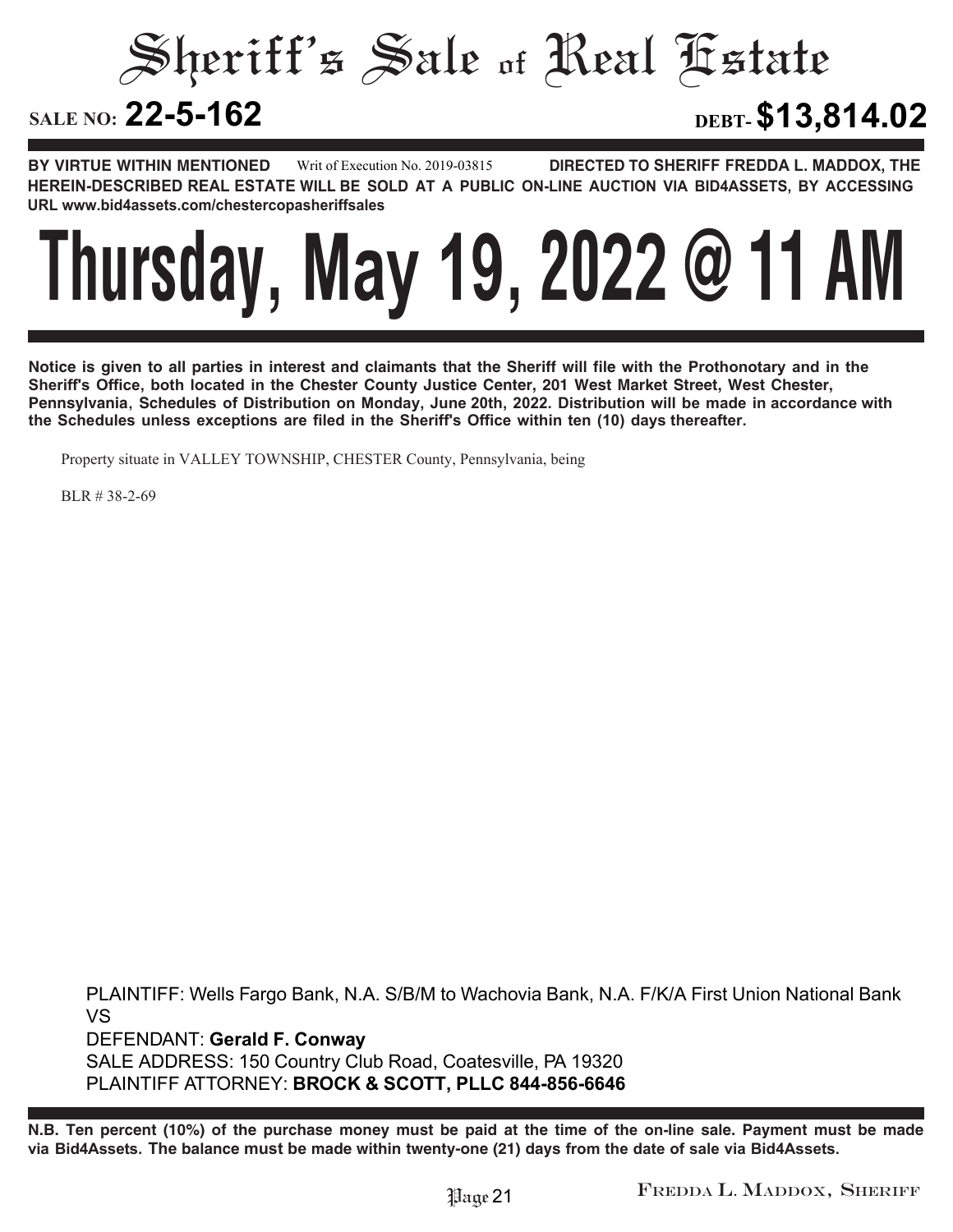#### SALE NO: 22-5-163

**22-5-163 DEBT-\$202,050.12**

**BY VIRTUE WITHIN MENTIONED DIRECTED TO SHERIFF FREDDA L. MADDOX, THE HEREIN-DESCRIBED REAL ESTATE WILL BE SOLD AT A PUBLIC ON-LINE AUCTION VIA BID4ASSETS, BY ACCESSING URL www.bid4assets.com/chestercopasheriffsales Writ of Execution No. 2016-02580**

## **Thursday, May 19, 2022 @ 11 AM**

**Notice is given to all parties in interest and claimants that the Sheriff will file with the Prothonotary and in the Sheriff's Office, both located in the Chester County Justice Center, 201 West Market Street, West Chester, Pennsylvania, Schedules of Distribution on Monday, June 20th, 2022. Distribution will be made in accordance with the Schedules unless exceptions are filed in the Sheriff's Office within ten (10) days thereafter.**

ALL THAT CERTAIN messuage or tract of land, SITUATE in the Township of West Brandywine, County of Chester and Commonwealth of Pennsylvania, bounded and described according to a survey thereof made by J.W. Harry, C.E. as follows: BEGINNING at an iron pin in the middle of a public road leaving from Coatesville to Brandywine Manor and known as Manor Road; thence along the middle of the said Manor Road south 12 degrees West 208.71 feet to an iron pin; thence along said land formerly of Minnie M. Hayes, deceased, South 78 degrees East 208.71 feet to an iron pin, thence still along said land formerly of the said Minnie M. Hayes, deceased, North 12 degrees East 208.71 feet to an iron pin; thence still along land formerly of the said Minnie M. Hayes, deceased, North 78 degrees West 208.71 feet to an iron pin in the middle of the said Manor Road; thence the place of beginning.

EXCEPTING thereout the following tract of land; ALL THAT CERTAIN lot or tract of land, together with the buildings thereon erected, SITUATE in the Township of West Brandywine, Chester County, Pennsylvania, bounded and described as follows: BEGINNING at an iron pin in the middle of a public road from Coatesville to Brandywine, and known as Manor Road, a corner of lands of Thomas P. Dunlap, formerly of Minnie M. Hayes; thence along said lands of Thomas P. Dunlap, South 78 degrees East 208.71 feet to an iron pin, a corner of other land of Henry G. Saylor, et ux, formerly of Minnie M. Hayes; thence along said other land of Henry G. Saylor, et ux, formerly of Minnie M. Hayes; thence along other said land of Henry G. Saylor, et ux, North 12 degrees East 80 feet to a point, a new corner of remaining land of the said Henry G. Saylor, et ux; thence along said remaining land of the said Henry G. Saylor, et ux North 78 degrees West 208.71 feet to a point in the middle of the said Manor Road; thence along the middle of the said Manor Road; thence along the middle of the said Manor Road, South 12 degrees West 80 feet to an iron pin, the point and place of beginning.

BEING THE SAME PREMISES which H. Burke Horton and Gloria Ann Horton, husband and wife, by Deed dated 1/15/90 and recorded 1/23/90 in the Office of the Recorder of Deeds in and for the County of Chester, in Deed Book 1860, Page 007, and Instrument #043280, granted and conveyed unto Joseph W. Stern, Jr. and Ella D. Stern, husband and wife, as tenants by the entireties, in fee.

Tax Parcel # 29-8-9

**PLAINTIFF: Deutsche Bank National Trust Company, as Trustee, for Carrington Mortgage Loan Trust, Series 2005-NC1 Asset Backed Pass-Through Certificates VS DEFENDANT: Joseph W. Stern Jr. and Ella D. Stern SALE ADDRESS: 1121 Manor Road, Coatesville, PA 19320 PLAINTIFF ATTORNEY: LOGS LEGAL GROUP LLP 610-278-6800**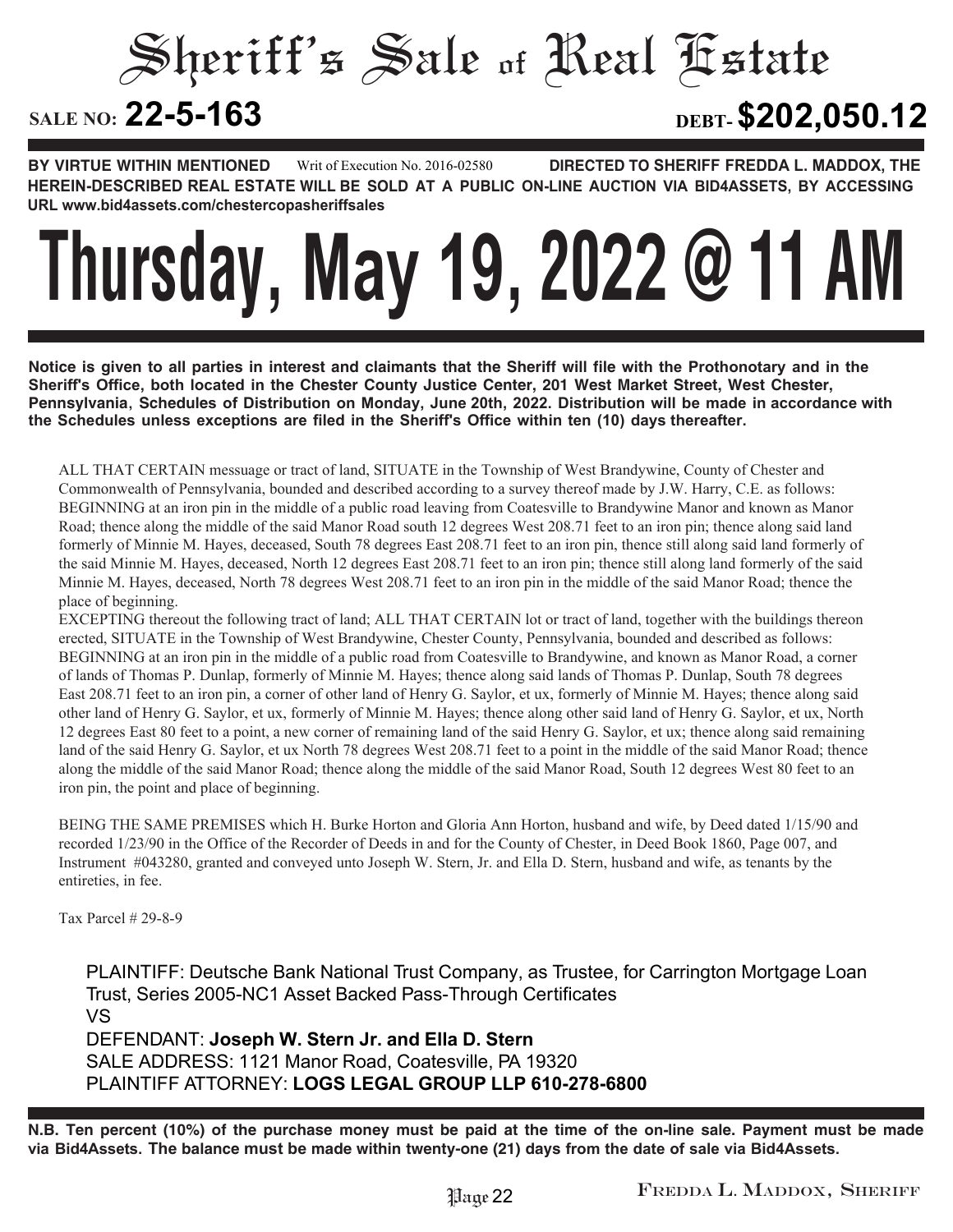#### **SALE NO: 22-5-164**

**22-5-164 DEBT-\$125,638.78**

**BY VIRTUE WITHIN MENTIONED DIRECTED TO SHERIFF FREDDA L. MADDOX, THE HEREIN-DESCRIBED REAL ESTATE WILL BE SOLD AT A PUBLIC ON-LINE AUCTION VIA BID4ASSETS, BY ACCESSING URL www.bid4assets.com/chestercopasheriffsales Writ of Execution No. 2019-04318**

# **Thursday, May 19, 2022 @ 11 AM**

**Notice is given to all parties in interest and claimants that the Sheriff will file with the Prothonotary and in the Sheriff's Office, both located in the Chester County Justice Center, 201 West Market Street, West Chester, Pennsylvania, Schedules of Distribution on Monday, June 20th, 2022. Distribution will be made in accordance with the Schedules unless exceptions are filed in the Sheriff's Office within ten (10) days thereafter.**

ALL THAT CERTAIN tract of ground situated in the Borough of Downingtown, Chester County, Pennsylvania, bounded and described according to a Plan of Valley View made by Yerkes Associates, Inc., dated July 20, 1977 last revised April 13, 1979 and recorded as Plan #2337 as follows:

BEGINNING at a point on the easterly side of Lloyd Avenue, said point being the Southwesterly corner of Lot 55, as shown on said plan and being on the center line of a 20 feet wide right of way extending between Lot 52 and Lot 55 and being on the northwesterly corner of the about to be described tract, thence extending on said center line which is the boundary between Lots 52 and Lot 55, South 88 degrees 00 minutes 00 seconds East 137.58 feet to a point, a corner common to Lots 52, 53, and 55; thence along Lot 53, South 02 degrees 00 minutes 80 seconds West, 80.00 feet to a point in line of Lot 51 as shown on said plan; said point being on the center line of a 20 feet wide easement extending between Lot 52 and Lot 51; thence extending along center line which is the boundary between Lot 51 and Lot 52, North 88 degrees 00 minutes, 00 seconds West 137.50 feet to a point on the aforementioned easterly side of Lloyd Avenue; thence along said side of Lloyd Avenue passing through the aforementioned 20 feet wide easement and 20 feet wide right of way, North 02 degrees 00 minutes 00 seconds East 80.00 feet to the first mentioned point and place of beginning. BEING Lot #52 on said plan.

UNDER AND SUBJECT to various conditions, agreements, obligations and easements for installation, maintenance and repair including but not limited to the following: common driveway, water sewer, gas, electric, telephone, cable TV and Storm water control systems. SUBJECT to the use by owners of Lots 53, 54 and 55 to that part of the subject premises including the 20 feet wide driveway as shown on Recorded Plan #2337. TOGETHER with the use of that part of the above mentioned 20 feet wide driveway not included in subject premises. SUBJECT to a proportionate share

of the cost of maintenance of said 20 feet wide common driveway.

SUBJECT to a life Estate Herein Granted by Grantors/Grantees to Alice S. Henley.

TOGETHER with all and singular the buildings and improvements, ways, streets, alleys, driveways, passages, waters, water-courses, rights, liberties, privileges, hereditaments and appurtenances, whatsoever unto the hereby granted premises belonging, on in anywise appertaining, and the reversions and remainders, rents, issues and profits thereof; and all the estate, right, title, interest, property, claim and demand whatsoever of them, the said grantors, as well at law as in equity, of, in and to the same.

Fee Simple Title Vested in Robert E. Childs and Patricia Henley Childs as Tenants by the Entirety by deed from Robert E. Childs, Patricia Henley Childs and Alice S. Henley, dated 9/11/2007, recorded 3/4/2008, in the Chester County Clerk's Office in Deed Book 7376, Page 2179 as Instrument No. 10826085.

Tax Parcel #11-10-56.5A

**PLAINTIFF: Cross Country Mortgage, Inc. VS DEFENDANT: Robert E. Childs and Patricia Henley Childs SALE ADDRESS: 138 South Lloyd Avenue, Downingtown, PA 19335 PLAINTIFF ATTORNEY: STERN & EISENBERG, PC 215-572-8111**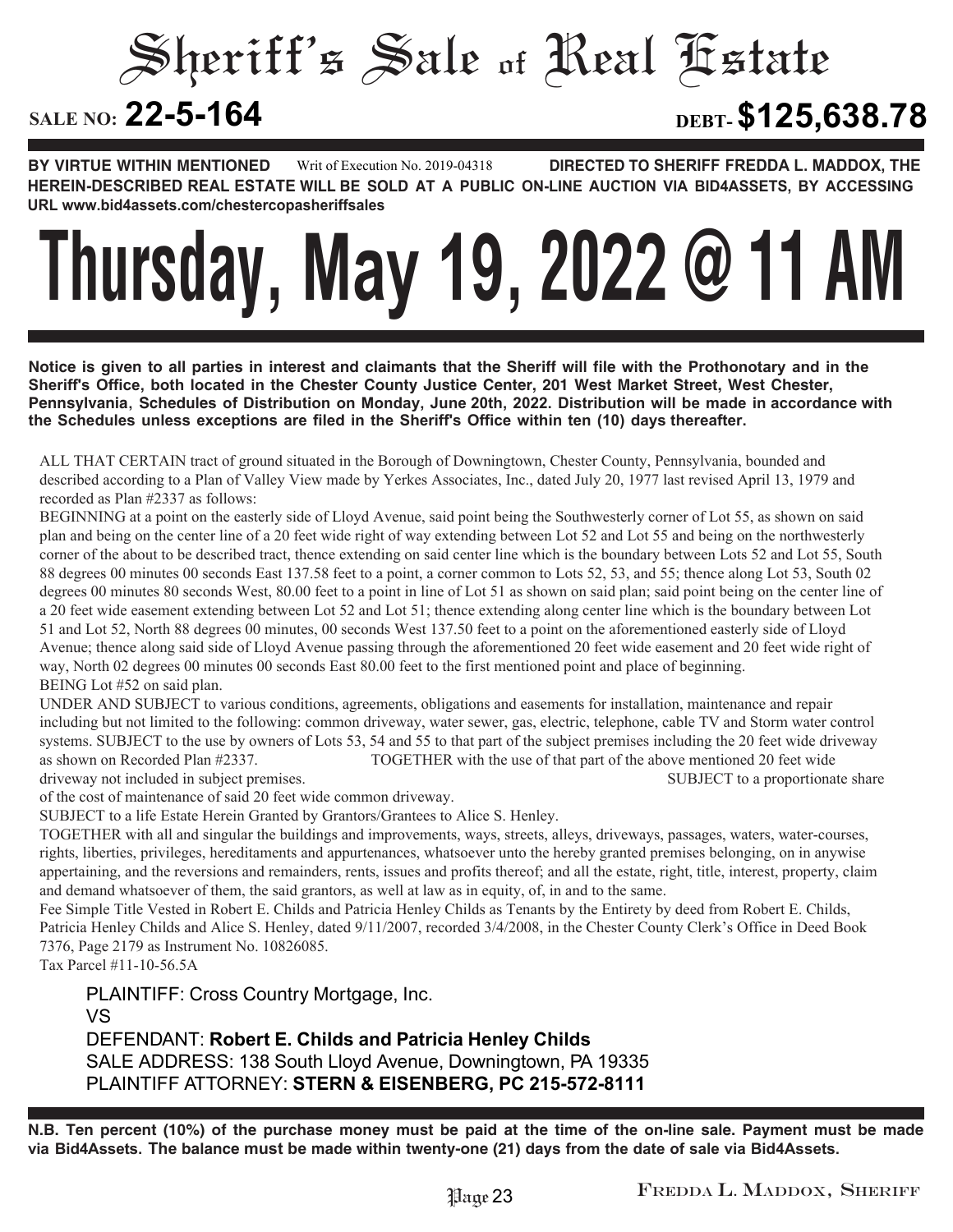#### **SALE NO: 22-5-165**

**22-5-165 DEBT-\$315,710.79**

**BY VIRTUE WITHIN MENTIONED DIRECTED TO SHERIFF FREDDA L. MADDOX, THE HEREIN-DESCRIBED REAL ESTATE WILL BE SOLD AT A PUBLIC ON-LINE AUCTION VIA BID4ASSETS, BY ACCESSING URL www.bid4assets.com/chestercopasheriffsales Writ of Execution No. 2019-05158**

# **Thursday, May 19, 2022 @ 11 AM**

**Notice is given to all parties in interest and claimants that the Sheriff will file with the Prothonotary and in the Sheriff's Office, both located in the Chester County Justice Center, 201 West Market Street, West Chester, Pennsylvania, Schedules of Distribution on Monday, June 20th, 2022. Distribution will be made in accordance with the Schedules unless exceptions are filed in the Sheriff's Office within ten (10) days thereafter.**

ALL THAT CERTAIN, MESSAGE, LOT OR PIECE OF LAND SITUATE IN, IN THE BOROUGH OF PHOENIXVILLE, COUNTY OF CHESTER, STATE OF PENNSYLVANIA, BOUNDED AND DESCRIBED, AS FOLLOWS, TO WIT:

All that certain lot or piece of ground situate in the Borough of Phoenixville, County of Chester and Commonwealth of Pennsylvania, bounded and described according to the record Plan for "Northridge Village" Phase I, prepared by Conover and Smith Engineering, Inc., dated 9/4/2003, last revised 11/1/2004 and recorded in Chester County as plan #17241 as follows, to wit:

Beginning at a point on the Southerly side of Joplin Lane, a corner of Lot #25 as shown on said plan, thence from said point of beginning, along the said side of Joplin Lane South 89 degrees, 42 minutes, 18 seconds East 22.00 feet to a corner of Lot #27; thence along Lot #27 South 00 degrees 17 minutes 42 seconds West 75.00 feet to a point on the northerly side of Rosemary Alley; thence along the said side of Rosemary Alley North 89 degrees 42 minutes 18 seconds West 22.00 feet to a corner of Lot #25; thence along Lot #25 North 00 degrees 17 minutes 42 seconds East 75.00 feet to the first mentioned point and place of beginning.

Under and subject to covenants, easements and restrictions of record.

BEING Lot #26.

BEING THE SAME PROPERTY CONVEYED TO BRIAN M. VARANO WHO ACQUIRED TITLE BY VIRTUE OF A DEED FROM CARTUS FINANCIAL CORPORATION, A DELAWARE CORPORATION, DATED APRIL 11, 2012, RECORDED JULY 27, 2012, AT DOCUMENT ID 11198776, AND RECORDED IN BOOK 8480, PAGE 1364, OFFICE OF THE RECORDER OF DEEDS, CHESTER COUNTY, PENNSYLVANIA.

Tax Parcel # 15-04-0697

**PLAINTIFF: PNC BANK, NATIONAL ASSOCIATION VS DEFENDANT: Brian M. Varano SALE ADDRESS: 1402 Joplin Lane, Phoenixville, PA 19460 PLAINTIFF ATTORNEY: MANLEY DEAS KOCHALSKI LLC 614-220-5611**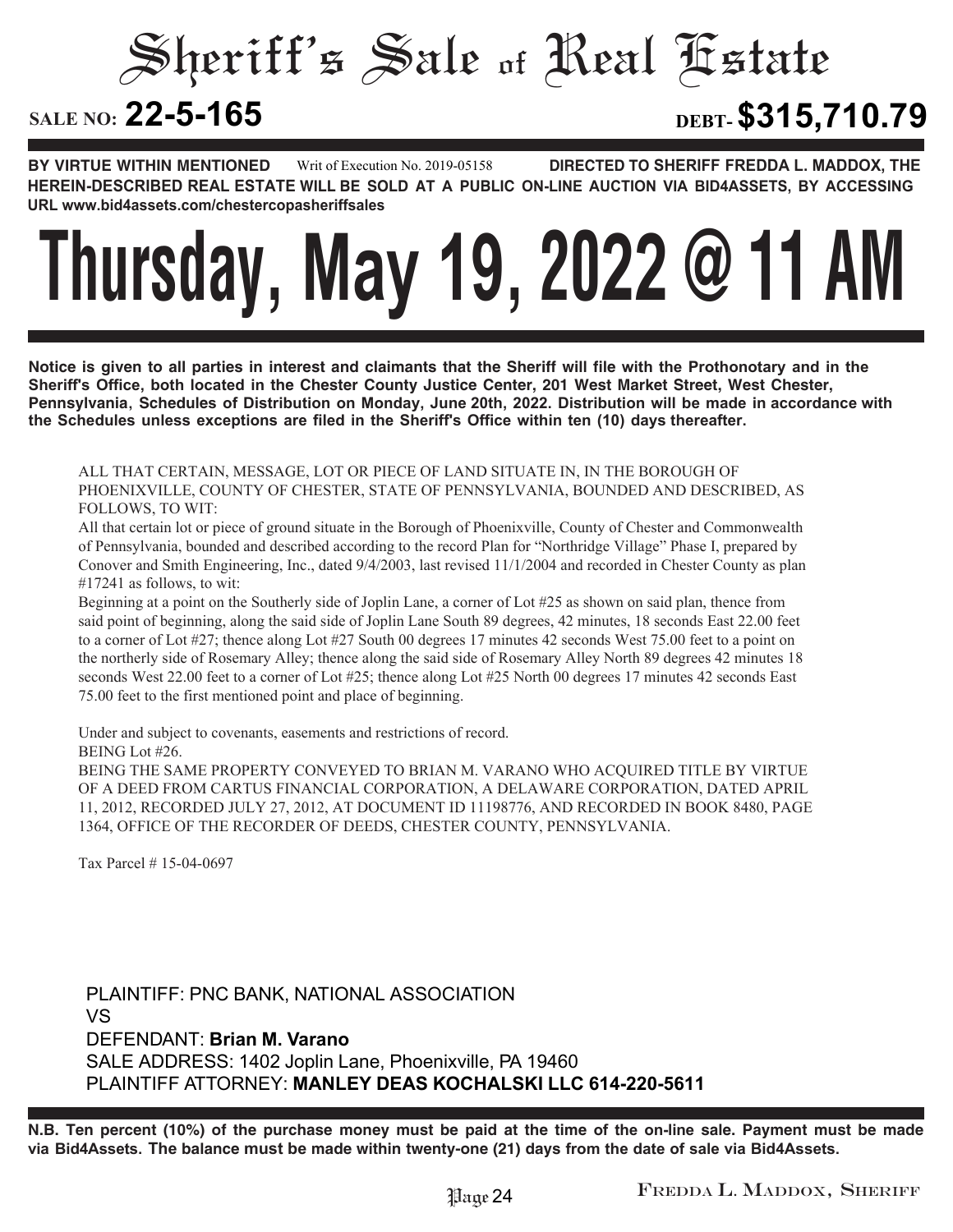Sheriff's Sale of Real Estate

**22-5-166 DEBT-\$515,388.80**

**BY VIRTUE WITHIN MENTIONED DIRECTED TO SHERIFF FREDDA L. MADDOX, THE HEREIN-DESCRIBED REAL ESTATE WILL BE SOLD AT A PUBLIC ON-LINE AUCTION VIA BID4ASSETS, BY ACCESSING URL www.bid4assets.com/chestercopasheriffsales Writ of Execution No. 2019-10792**



**Notice is given to all parties in interest and claimants that the Sheriff will file with the Prothonotary and in the Sheriff's Office, both located in the Chester County Justice Center, 201 West Market Street, West Chester, Pennsylvania, Schedules of Distribution on Monday, June 20th, 2022. Distribution will be made in accordance with the Schedules unless exceptions are filed in the Sheriff's Office within ten (10) days thereafter.**

> PROPERTY SITUATE IN NEW GARDEN TOWNSHIP LOCATED IN NEW GARDEN TOWNSHIP, PA A PORTION OF A DUAL-STATE RESIDENTIAL PROPERTY WITH A MAILING ADDRESS OF 10 IRONWOOD DRIVE, NEWARK, DE 19711. SOLD AS THE PROPERTY OF: CHARLES A. FERRIS and BRENDA B. FERRIS

Tax Parcel # 60-07-0019.100

**PLAINTIFF: FEDERAL NATIONAL MORTGAGE ASSOCIATION ("FANNIE MAE") VS DEFENDANT: Charles A. Ferris & Brenda B. Ferris SALE ADDRESS:** Tax Parcel 60-7-19.1 New Garden Township PA **PLAINTIFF ATTORNEY: KML LAW GROUP, P.C. 215-627-1322**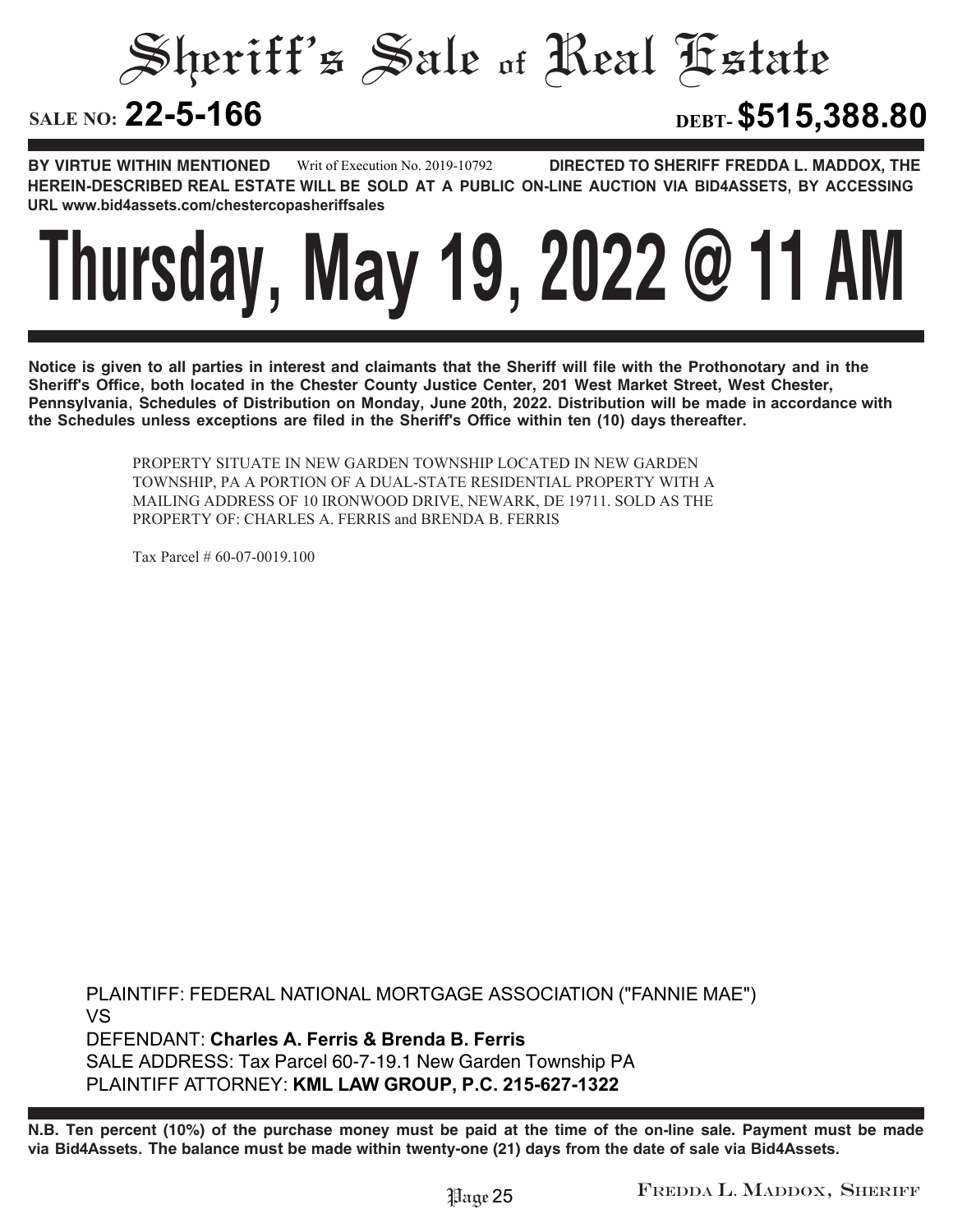#### Sheriff's Sale of Real Estate SALE NO: 22-5-167 **22-5-167 DEBT-\$195,763.18**

**BY VIRTUE WITHIN MENTIONED DIRECTED TO SHERIFF FREDDA L. MADDOX, THE HEREIN-DESCRIBED REAL ESTATE WILL BE SOLD AT A PUBLIC ON-LINE AUCTION VIA BID4ASSETS, BY ACCESSING URL www.bid4assets.com/chestercopasheriffsales Writ of Execution No. 2019-04500**

# **Thursday, May 19, 2022 @ 11 AM**

**Notice is given to all parties in interest and claimants that the Sheriff will file with the Prothonotary and in the Sheriff's Office, both located in the Chester County Justice Center, 201 West Market Street, West Chester, Pennsylvania, Schedules of Distribution on Monday, June 20th, 2022. Distribution will be made in accordance with the Schedules unless exceptions are filed in the Sheriff's Office within ten (10) days thereafter.**

> ALL THAT CERTAIN parcel of ground, Situate in the Township of Sadsbury, County of Chester, Commonwealth of Pennsylvania, being shown and described on a "Fountain As-Built Plan" for Sadsbury Associates, Building "H", drawing number 2002219u43, dated January 27, 2004, prepared by Wilkinson Associates, Surveying/Engineering and recorded as instrument number 10383988 in Plan File Number 16944 as follows to wit.

BEING Lot No.46.

BEING THE SAME PREMISES which James C. Schwarz, by Deed dated November 20, 2009 and recorded December 16, 2009 and Book 7830 Page 2211 #10982753, in the Office of the Recorder of Deeds in and for the County of Chester, granted and conveyed unto Brooks A. Courtney and Lindsay E. Courtney, in fee.

UPI # 37-4-40.17C

**PLAINTIFF: Wilmington Savings Fund Society, FSB, as trustee of Stanwich Mortgage Loan Trust F VS DEFENDANT: Brooks A. Courtney and Lindsay E. Courtney**

**SALE ADDRESS: 508 Broad Meadow Drive, Parkesburg, PA 19365 PLAINTIFF ATTORNEY: LOGS LEGAL GROUP LLP 610-278-6800**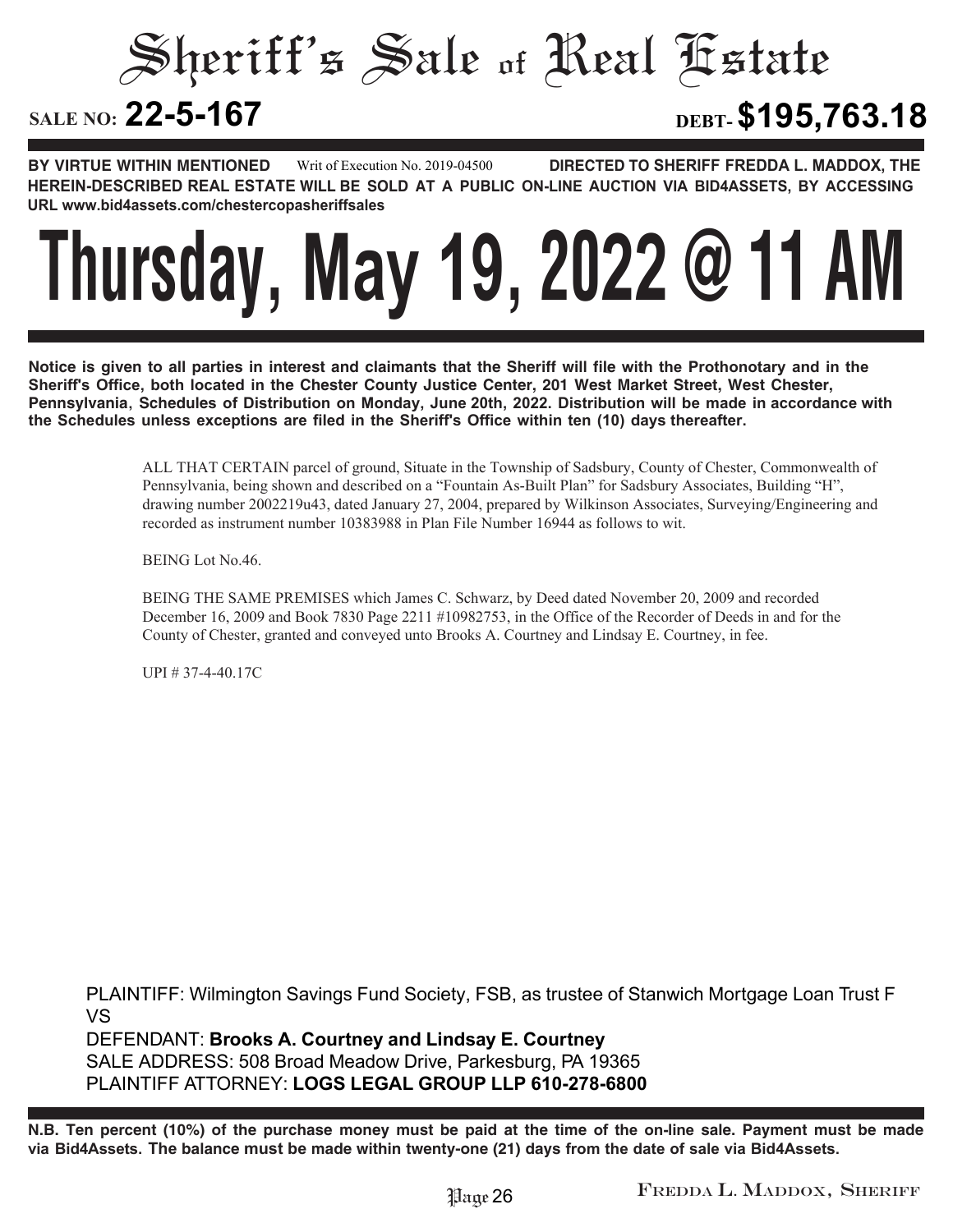Sheriff's Sale of Real Estate

**22-5-168 DEBT-\$369,738.80**

**BY VIRTUE WITHIN MENTIONED DIRECTED TO SHERIFF FREDDA L. MADDOX, THE HEREIN-DESCRIBED REAL ESTATE WILL BE SOLD AT A PUBLIC ON-LINE AUCTION VIA BID4ASSETS, BY ACCESSING URL www.bid4assets.com/chestercopasheriffsales Writ of Execution No. 2020-01079**

## **Thursday, May 19, 2022 @ 11 AM**

**Notice is given to all parties in interest and claimants that the Sheriff will file with the Prothonotary and in the Sheriff's Office, both located in the Chester County Justice Center, 201 West Market Street, West Chester, Pennsylvania, Schedules of Distribution on Monday, June 20th, 2022. Distribution will be made in accordance with the Schedules unless exceptions are filed in the Sheriff's Office within ten (10) days thereafter.**

ALL THAT CERTAIN lot or piece of ground with the buildings and improvements thereon erected, SITUATE in the Easttown Township, County of Chester and State of Pennsylvania, described according to a Survey thereof made by Alva L. Rogers, Civil Engineer, Ardmore, PA, dated January 12, 1957, as follow, to wit:

BEGINNING at a point on the Southerly side of Conestoga Road, as shown on said plan, which point is measured the two following courses and distances from the point formed by the intersection of the center line of said Conestoga Road with the center line of Woodside Avenue;

(1) extending from said point of intersection in a Westerly direction along the said center line of Conestoga Road, Seven hundred forty and ninety-five one-hundredths feet to a point; and

(2) South four degrees, twenty minutes East, thirty feet and thirteen one-hundredths of a foot to the point and place of beginning; thence extending from said beginning point South four degrees, twenty minutes East, Two hundred seven and seventy-two one-hundredths feet to a point; thence extending South eighty-five degrees, forty-four minutes West, one hundred feet to a point thence extending North four degrees, twenty minutes West, two hundred twenty and eighty-four onehundredths feet to a point on the Southerly side of Conestoga Road, aforesaid; thence extending along the same, the two following courses and distances:

(1) South eighty degrees East, sixty-six and eighty-nine one-hundredths feet to a point; and

(2) North eighty degrees, nineteen minutes East, thirty-five and thirty-four one-hundredths feet to the first mentioned point and place of beginning.

UNDER AND SUBJECT to certain restrictions and covenants as now appear of record.

BEING the same premises which Charles M.W. Russell and Frances M. Russell, husband and wife by Deed dated June 20, 1994 and recorded in the Office of the Recorder of Deeds of Chester County on June 27, 1994 at Book 3775, Page 691 granted and conveyed unto Karen J. Grozinski.

Tax Parcel #55-02H-0134

**PLAINTIFF: CITIGROUP MORTGAGE LOAN TRUST INC. ASSET-BACKED PASS-THROUGH CERTIFICATES, SERIES 2007-AMC2, U.S. BANK NATIONAL ASSOCIATION, AS TRUSTEE VS**

**DEFENDANT: Karen J. Grozinski**

**SALE ADDRESS: 328 West Conestoga Road, Devon, PA 19333 PLAINTIFF ATTORNEY: STERN & EISENBERG, PC 215-572-8111**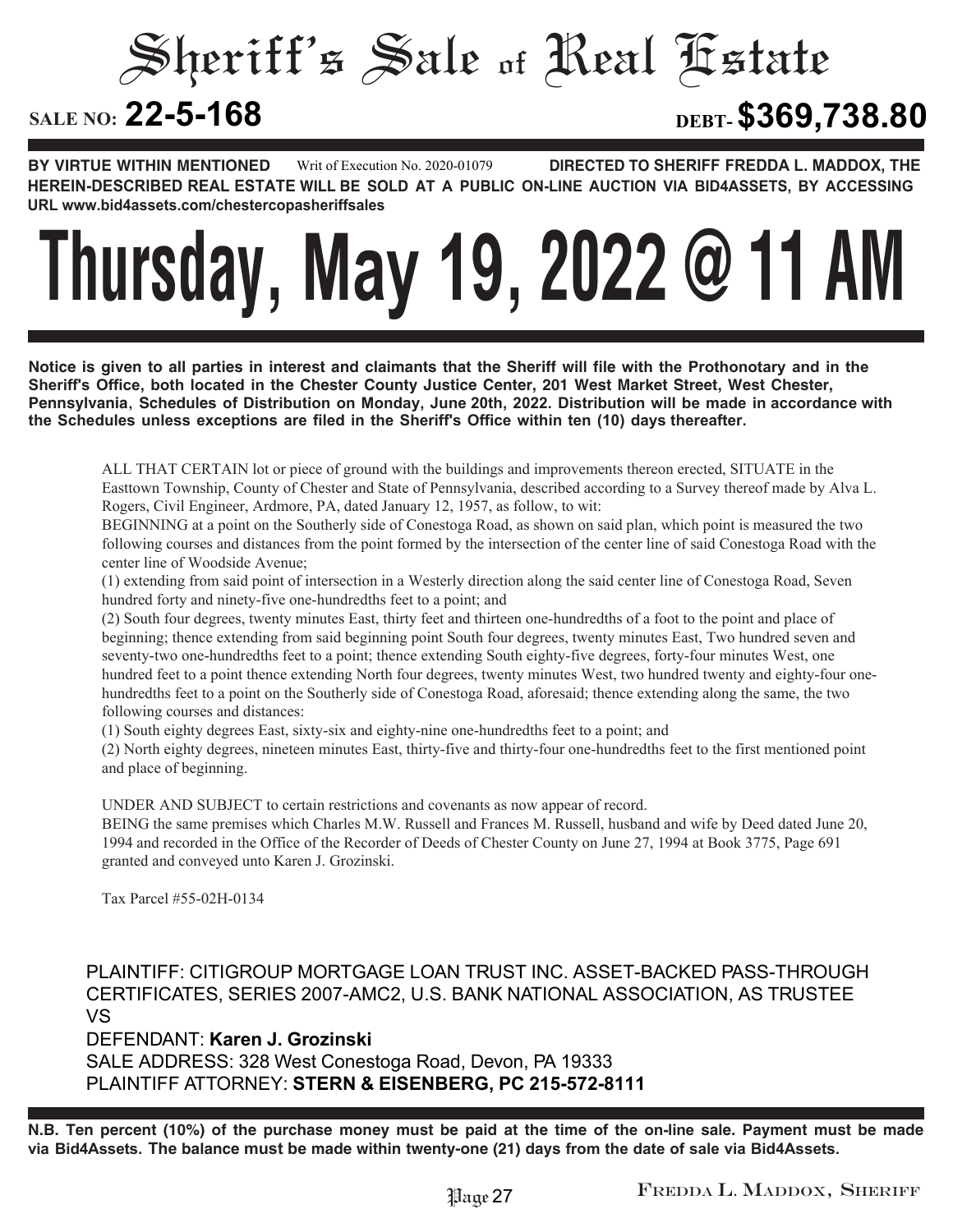Sheriff's Sale of Real Estate

**22-5-169 DEBT-\$267,887.52**

**BY VIRTUE WITHIN MENTIONED DIRECTED TO SHERIFF FREDDA L. MADDOX, THE HEREIN-DESCRIBED REAL ESTATE WILL BE SOLD AT A PUBLIC ON-LINE AUCTION VIA BID4ASSETS, BY ACCESSING URL www.bid4assets.com/chestercopasheriffsales Writ of Execution No. 2020-01918**



**Notice is given to all parties in interest and claimants that the Sheriff will file with the Prothonotary and in the Sheriff's Office, both located in the Chester County Justice Center, 201 West Market Street, West Chester, Pennsylvania, Schedules of Distribution on Monday, June 20th, 2022. Distribution will be made in accordance with the Schedules unless exceptions are filed in the Sheriff's Office within ten (10) days thereafter.**

Property situate in the BOROUGH OF PARKESBURG

Tax Parcel No. 08-07-0019.010

**PLAINTIFF: PENNYMAC LOAN SERVICES, LLC VS DEFENDANT: Katlyn M. Broomell & Taylor W. Megill SALE ADDRESS: 815 West 8th Avenue AKA 815 W 8th Avenue, Parkesburg, PA 19365 PLAINTIFF ATTORNEY: KML LAW GROUP, P.C. 215-627-1322**